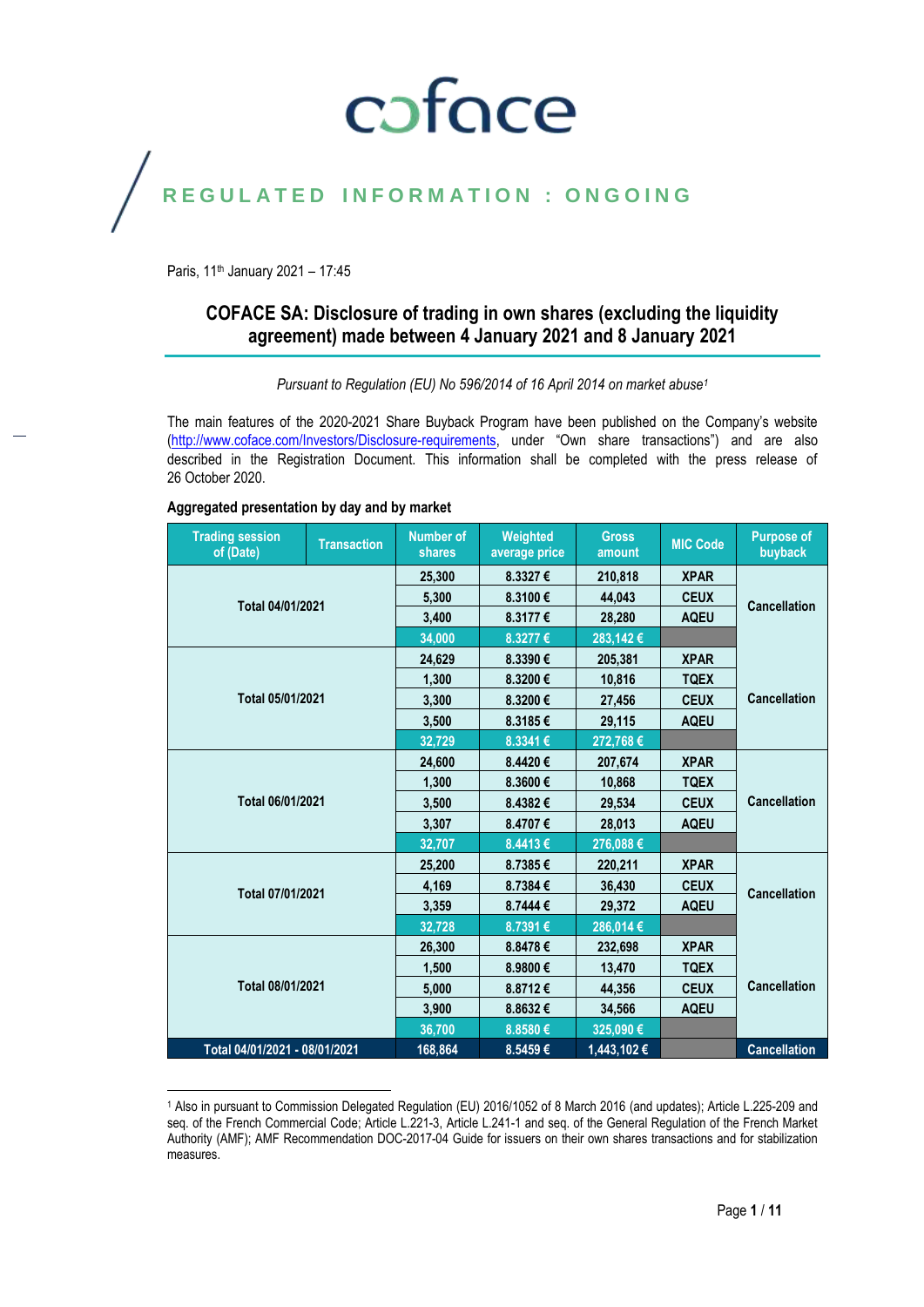#### **Detail transaction by transaction**

| 04/01/2021<br>Purchase<br>191<br>8.3400€<br>1,592.94 €<br><b>XPAR</b><br>Cancellation<br>533<br>04/01/2021<br>8.3400€<br><b>XPAR</b><br>Purchase<br>4,445.22€<br>Cancellation<br>635<br><b>XPAR</b><br>04/01/2021<br>Purchase<br>8.2600€<br>5,245.10€<br>Cancellation<br>743<br>04/01/2021<br>8.2100€<br>6,100.03€<br><b>XPAR</b><br>Cancellation<br>Purchase<br>6<br>50.28€<br>04/01/2021<br>8.3800€<br><b>XPAR</b><br>Cancellation<br>Purchase<br>04/01/2021<br>1,058<br>8.3700€<br>8,855.46€<br><b>XPAR</b><br>Cancellation<br>Purchase<br>194<br>04/01/2021<br>8.4000€<br>1,629.60 €<br><b>XPAR</b><br>Purchase<br>Cancellation<br>100<br>04/01/2021<br>8.4000€<br>840.00€<br><b>XPAR</b><br>Purchase<br>Cancellation<br>522<br>04/01/2021<br>8.3800€<br>4.374.36€<br><b>XPAR</b><br>Purchase<br>Cancellation<br>04/01/2021<br>355<br>8.3800€<br>2,974.90€<br><b>XPAR</b><br>Purchase<br>Cancellation<br>04/01/2021<br>508<br>8.3400€<br>4,236.72€<br><b>XPAR</b><br>Purchase<br>Cancellation<br>658<br>8.3700€<br><b>XPAR</b><br>04/01/2021<br>5,507.46€<br>Cancellation<br>Purchase<br>04/01/2021<br>159<br>8.3700€<br><b>XPAR</b><br>Purchase<br>1,330.83€<br>Cancellation<br>598<br>4,987.32€<br><b>XPAR</b><br>04/01/2021<br>8.3400€<br>Cancellation<br>Purchase<br>83<br>692.22€<br><b>XPAR</b><br>04/01/2021<br>Purchase<br>8.3400€<br>Cancellation<br>115<br>8.3200€<br><b>XPAR</b><br>04/01/2021<br>956.80€<br>Cancellation<br>Purchase<br>04/01/2021<br>385<br>8.3200€<br>3,203.20€<br><b>XPAR</b><br>Purchase<br>Cancellation<br>04/01/2021<br>385<br>8.3200€<br>3,203.20€<br><b>XPAR</b><br>Purchase<br>Cancellation<br>04/01/2021<br>Purchase<br>115<br>8.3200€<br>956.80€<br><b>XPAR</b><br>Cancellation<br>248<br>04/01/2021<br>8.3200€<br>2,063.36€<br><b>XPAR</b><br>Cancellation<br>Purchase<br>04/01/2021<br>500<br><b>XPAR</b><br>Purchase<br>8.3200€<br>4,160.00€<br>Cancellation<br>04/01/2021<br>350<br>8.3200€<br>2,912.00€<br><b>XPAR</b><br>Purchase<br>Cancellation<br>200<br><b>XPAR</b><br>04/01/2021<br>Purchase<br>8.3200€<br>1,664.00 €<br>Cancellation<br>202<br>04/01/2021<br>8.3200€<br>1,680.64 €<br><b>XPAR</b><br>Cancellation<br>Purchase<br>486<br><b>AQEU</b><br>04/01/2021<br>8.3100€<br>4,038.66 €<br>Cancellation<br>Purchase<br>14<br>116.34€<br>04/01/2021<br>Purchase<br>8.3100€<br><b>AQEU</b><br>Cancellation<br>04/01/2021<br>211<br>1,753.41€<br>Purchase<br>8.3100€<br>AQEU<br>Cancellation<br>64<br>531.84€<br>04/01/2021<br>8.3100€<br>AQEU<br>Cancellation<br>Purchase<br>04/01/2021<br>713<br>8.3600€<br>5,960.68€<br><b>XPAR</b><br>Cancellation<br>Purchase<br>169<br>04/01/2021<br>8.3800€<br>1,416.22 €<br><b>XPAR</b><br>Cancellation<br>Purchase<br>192<br>04/01/2021<br>8.3800€<br>1,608.96€<br><b>XPAR</b><br>Cancellation<br>Purchase<br>04/01/2021<br>364<br><b>XPAR</b><br>Purchase<br>8.3800€<br>3,050.32 €<br>Cancellation<br><b>XPAR</b><br>04/01/2021<br>Purchase<br>1<br>8.3500€<br>8.35€<br>Cancellation<br>04/01/2021<br>499<br><b>XPAR</b><br>8.3500€<br>4,166.65€<br>Cancellation<br>Purchase<br>500<br>04/01/2021<br>Purchase<br>8.3500€<br>4,175.00€<br><b>XPAR</b><br>Cancellation<br>04/01/2021<br>4,175.00€<br>Cancellation<br>8.3500€<br><b>XPAR</b><br>Purchase<br>500<br>8.3500€<br><b>XPAR</b><br>04/01/2021<br>150<br>1,252.50 €<br>Cancellation<br>Purchase<br>500<br>8.3500€<br><b>XPAR</b><br>04/01/2021<br>Purchase<br>4,175.00 €<br>Cancellation<br>200<br>8.3500€<br>04/01/2021<br>Purchase<br>1,670.00€<br><b>XPAR</b><br>Cancellation<br>290<br>04/01/2021<br>Purchase<br>$8.3700 \in$<br>2,427.30 €<br><b>XPAR</b><br>Cancellation<br>04/01/2021<br>Purchase<br>126<br>$8.3700 \in$<br>1,054.62 €<br><b>XPAR</b><br>Cancellation<br>52<br>04/01/2021<br>435.24 €<br><b>XPAR</b><br>Purchase<br>8.3700€<br>Cancellation<br>04/01/2021<br>Purchase<br>1,119<br>$8.3800 \in$<br>9,377.22 €<br><b>XPAR</b><br>Cancellation<br>04/01/2021<br>Purchase<br>1.500<br>$8.3600 \in$<br>12,540.00 €<br><b>XPAR</b><br>Cancellation<br>04/01/2021<br>Purchase<br>177<br>8.3600€<br>1,479.72 €<br><b>XPAR</b><br>Cancellation | <b>Trading session</b><br>of (Date) | <b>Transaction</b> | Number of<br>shares | Weighted<br>average price | <b>Gross amount</b> | <b>MIC Code</b> | <b>Purpose of</b><br>buyback |
|---------------------------------------------------------------------------------------------------------------------------------------------------------------------------------------------------------------------------------------------------------------------------------------------------------------------------------------------------------------------------------------------------------------------------------------------------------------------------------------------------------------------------------------------------------------------------------------------------------------------------------------------------------------------------------------------------------------------------------------------------------------------------------------------------------------------------------------------------------------------------------------------------------------------------------------------------------------------------------------------------------------------------------------------------------------------------------------------------------------------------------------------------------------------------------------------------------------------------------------------------------------------------------------------------------------------------------------------------------------------------------------------------------------------------------------------------------------------------------------------------------------------------------------------------------------------------------------------------------------------------------------------------------------------------------------------------------------------------------------------------------------------------------------------------------------------------------------------------------------------------------------------------------------------------------------------------------------------------------------------------------------------------------------------------------------------------------------------------------------------------------------------------------------------------------------------------------------------------------------------------------------------------------------------------------------------------------------------------------------------------------------------------------------------------------------------------------------------------------------------------------------------------------------------------------------------------------------------------------------------------------------------------------------------------------------------------------------------------------------------------------------------------------------------------------------------------------------------------------------------------------------------------------------------------------------------------------------------------------------------------------------------------------------------------------------------------------------------------------------------------------------------------------------------------------------------------------------------------------------------------------------------------------------------------------------------------------------------------------------------------------------------------------------------------------------------------------------------------------------------------------------------------------------------------------------------------------------------------------------------------------------------------------------------------------------------------------------------------------------------------------------------------------------------------------------------------------------------------------------------------------------------------------------------------------------------------------------------------------------------------------------------------------------------------------------------------------------------------------------------|-------------------------------------|--------------------|---------------------|---------------------------|---------------------|-----------------|------------------------------|
|                                                                                                                                                                                                                                                                                                                                                                                                                                                                                                                                                                                                                                                                                                                                                                                                                                                                                                                                                                                                                                                                                                                                                                                                                                                                                                                                                                                                                                                                                                                                                                                                                                                                                                                                                                                                                                                                                                                                                                                                                                                                                                                                                                                                                                                                                                                                                                                                                                                                                                                                                                                                                                                                                                                                                                                                                                                                                                                                                                                                                                                                                                                                                                                                                                                                                                                                                                                                                                                                                                                                                                                                                                                                                                                                                                                                                                                                                                                                                                                                                                                                                                                     |                                     |                    |                     |                           |                     |                 |                              |
|                                                                                                                                                                                                                                                                                                                                                                                                                                                                                                                                                                                                                                                                                                                                                                                                                                                                                                                                                                                                                                                                                                                                                                                                                                                                                                                                                                                                                                                                                                                                                                                                                                                                                                                                                                                                                                                                                                                                                                                                                                                                                                                                                                                                                                                                                                                                                                                                                                                                                                                                                                                                                                                                                                                                                                                                                                                                                                                                                                                                                                                                                                                                                                                                                                                                                                                                                                                                                                                                                                                                                                                                                                                                                                                                                                                                                                                                                                                                                                                                                                                                                                                     |                                     |                    |                     |                           |                     |                 |                              |
|                                                                                                                                                                                                                                                                                                                                                                                                                                                                                                                                                                                                                                                                                                                                                                                                                                                                                                                                                                                                                                                                                                                                                                                                                                                                                                                                                                                                                                                                                                                                                                                                                                                                                                                                                                                                                                                                                                                                                                                                                                                                                                                                                                                                                                                                                                                                                                                                                                                                                                                                                                                                                                                                                                                                                                                                                                                                                                                                                                                                                                                                                                                                                                                                                                                                                                                                                                                                                                                                                                                                                                                                                                                                                                                                                                                                                                                                                                                                                                                                                                                                                                                     |                                     |                    |                     |                           |                     |                 |                              |
|                                                                                                                                                                                                                                                                                                                                                                                                                                                                                                                                                                                                                                                                                                                                                                                                                                                                                                                                                                                                                                                                                                                                                                                                                                                                                                                                                                                                                                                                                                                                                                                                                                                                                                                                                                                                                                                                                                                                                                                                                                                                                                                                                                                                                                                                                                                                                                                                                                                                                                                                                                                                                                                                                                                                                                                                                                                                                                                                                                                                                                                                                                                                                                                                                                                                                                                                                                                                                                                                                                                                                                                                                                                                                                                                                                                                                                                                                                                                                                                                                                                                                                                     |                                     |                    |                     |                           |                     |                 |                              |
|                                                                                                                                                                                                                                                                                                                                                                                                                                                                                                                                                                                                                                                                                                                                                                                                                                                                                                                                                                                                                                                                                                                                                                                                                                                                                                                                                                                                                                                                                                                                                                                                                                                                                                                                                                                                                                                                                                                                                                                                                                                                                                                                                                                                                                                                                                                                                                                                                                                                                                                                                                                                                                                                                                                                                                                                                                                                                                                                                                                                                                                                                                                                                                                                                                                                                                                                                                                                                                                                                                                                                                                                                                                                                                                                                                                                                                                                                                                                                                                                                                                                                                                     |                                     |                    |                     |                           |                     |                 |                              |
|                                                                                                                                                                                                                                                                                                                                                                                                                                                                                                                                                                                                                                                                                                                                                                                                                                                                                                                                                                                                                                                                                                                                                                                                                                                                                                                                                                                                                                                                                                                                                                                                                                                                                                                                                                                                                                                                                                                                                                                                                                                                                                                                                                                                                                                                                                                                                                                                                                                                                                                                                                                                                                                                                                                                                                                                                                                                                                                                                                                                                                                                                                                                                                                                                                                                                                                                                                                                                                                                                                                                                                                                                                                                                                                                                                                                                                                                                                                                                                                                                                                                                                                     |                                     |                    |                     |                           |                     |                 |                              |
|                                                                                                                                                                                                                                                                                                                                                                                                                                                                                                                                                                                                                                                                                                                                                                                                                                                                                                                                                                                                                                                                                                                                                                                                                                                                                                                                                                                                                                                                                                                                                                                                                                                                                                                                                                                                                                                                                                                                                                                                                                                                                                                                                                                                                                                                                                                                                                                                                                                                                                                                                                                                                                                                                                                                                                                                                                                                                                                                                                                                                                                                                                                                                                                                                                                                                                                                                                                                                                                                                                                                                                                                                                                                                                                                                                                                                                                                                                                                                                                                                                                                                                                     |                                     |                    |                     |                           |                     |                 |                              |
|                                                                                                                                                                                                                                                                                                                                                                                                                                                                                                                                                                                                                                                                                                                                                                                                                                                                                                                                                                                                                                                                                                                                                                                                                                                                                                                                                                                                                                                                                                                                                                                                                                                                                                                                                                                                                                                                                                                                                                                                                                                                                                                                                                                                                                                                                                                                                                                                                                                                                                                                                                                                                                                                                                                                                                                                                                                                                                                                                                                                                                                                                                                                                                                                                                                                                                                                                                                                                                                                                                                                                                                                                                                                                                                                                                                                                                                                                                                                                                                                                                                                                                                     |                                     |                    |                     |                           |                     |                 |                              |
|                                                                                                                                                                                                                                                                                                                                                                                                                                                                                                                                                                                                                                                                                                                                                                                                                                                                                                                                                                                                                                                                                                                                                                                                                                                                                                                                                                                                                                                                                                                                                                                                                                                                                                                                                                                                                                                                                                                                                                                                                                                                                                                                                                                                                                                                                                                                                                                                                                                                                                                                                                                                                                                                                                                                                                                                                                                                                                                                                                                                                                                                                                                                                                                                                                                                                                                                                                                                                                                                                                                                                                                                                                                                                                                                                                                                                                                                                                                                                                                                                                                                                                                     |                                     |                    |                     |                           |                     |                 |                              |
|                                                                                                                                                                                                                                                                                                                                                                                                                                                                                                                                                                                                                                                                                                                                                                                                                                                                                                                                                                                                                                                                                                                                                                                                                                                                                                                                                                                                                                                                                                                                                                                                                                                                                                                                                                                                                                                                                                                                                                                                                                                                                                                                                                                                                                                                                                                                                                                                                                                                                                                                                                                                                                                                                                                                                                                                                                                                                                                                                                                                                                                                                                                                                                                                                                                                                                                                                                                                                                                                                                                                                                                                                                                                                                                                                                                                                                                                                                                                                                                                                                                                                                                     |                                     |                    |                     |                           |                     |                 |                              |
|                                                                                                                                                                                                                                                                                                                                                                                                                                                                                                                                                                                                                                                                                                                                                                                                                                                                                                                                                                                                                                                                                                                                                                                                                                                                                                                                                                                                                                                                                                                                                                                                                                                                                                                                                                                                                                                                                                                                                                                                                                                                                                                                                                                                                                                                                                                                                                                                                                                                                                                                                                                                                                                                                                                                                                                                                                                                                                                                                                                                                                                                                                                                                                                                                                                                                                                                                                                                                                                                                                                                                                                                                                                                                                                                                                                                                                                                                                                                                                                                                                                                                                                     |                                     |                    |                     |                           |                     |                 |                              |
|                                                                                                                                                                                                                                                                                                                                                                                                                                                                                                                                                                                                                                                                                                                                                                                                                                                                                                                                                                                                                                                                                                                                                                                                                                                                                                                                                                                                                                                                                                                                                                                                                                                                                                                                                                                                                                                                                                                                                                                                                                                                                                                                                                                                                                                                                                                                                                                                                                                                                                                                                                                                                                                                                                                                                                                                                                                                                                                                                                                                                                                                                                                                                                                                                                                                                                                                                                                                                                                                                                                                                                                                                                                                                                                                                                                                                                                                                                                                                                                                                                                                                                                     |                                     |                    |                     |                           |                     |                 |                              |
|                                                                                                                                                                                                                                                                                                                                                                                                                                                                                                                                                                                                                                                                                                                                                                                                                                                                                                                                                                                                                                                                                                                                                                                                                                                                                                                                                                                                                                                                                                                                                                                                                                                                                                                                                                                                                                                                                                                                                                                                                                                                                                                                                                                                                                                                                                                                                                                                                                                                                                                                                                                                                                                                                                                                                                                                                                                                                                                                                                                                                                                                                                                                                                                                                                                                                                                                                                                                                                                                                                                                                                                                                                                                                                                                                                                                                                                                                                                                                                                                                                                                                                                     |                                     |                    |                     |                           |                     |                 |                              |
|                                                                                                                                                                                                                                                                                                                                                                                                                                                                                                                                                                                                                                                                                                                                                                                                                                                                                                                                                                                                                                                                                                                                                                                                                                                                                                                                                                                                                                                                                                                                                                                                                                                                                                                                                                                                                                                                                                                                                                                                                                                                                                                                                                                                                                                                                                                                                                                                                                                                                                                                                                                                                                                                                                                                                                                                                                                                                                                                                                                                                                                                                                                                                                                                                                                                                                                                                                                                                                                                                                                                                                                                                                                                                                                                                                                                                                                                                                                                                                                                                                                                                                                     |                                     |                    |                     |                           |                     |                 |                              |
|                                                                                                                                                                                                                                                                                                                                                                                                                                                                                                                                                                                                                                                                                                                                                                                                                                                                                                                                                                                                                                                                                                                                                                                                                                                                                                                                                                                                                                                                                                                                                                                                                                                                                                                                                                                                                                                                                                                                                                                                                                                                                                                                                                                                                                                                                                                                                                                                                                                                                                                                                                                                                                                                                                                                                                                                                                                                                                                                                                                                                                                                                                                                                                                                                                                                                                                                                                                                                                                                                                                                                                                                                                                                                                                                                                                                                                                                                                                                                                                                                                                                                                                     |                                     |                    |                     |                           |                     |                 |                              |
|                                                                                                                                                                                                                                                                                                                                                                                                                                                                                                                                                                                                                                                                                                                                                                                                                                                                                                                                                                                                                                                                                                                                                                                                                                                                                                                                                                                                                                                                                                                                                                                                                                                                                                                                                                                                                                                                                                                                                                                                                                                                                                                                                                                                                                                                                                                                                                                                                                                                                                                                                                                                                                                                                                                                                                                                                                                                                                                                                                                                                                                                                                                                                                                                                                                                                                                                                                                                                                                                                                                                                                                                                                                                                                                                                                                                                                                                                                                                                                                                                                                                                                                     |                                     |                    |                     |                           |                     |                 |                              |
|                                                                                                                                                                                                                                                                                                                                                                                                                                                                                                                                                                                                                                                                                                                                                                                                                                                                                                                                                                                                                                                                                                                                                                                                                                                                                                                                                                                                                                                                                                                                                                                                                                                                                                                                                                                                                                                                                                                                                                                                                                                                                                                                                                                                                                                                                                                                                                                                                                                                                                                                                                                                                                                                                                                                                                                                                                                                                                                                                                                                                                                                                                                                                                                                                                                                                                                                                                                                                                                                                                                                                                                                                                                                                                                                                                                                                                                                                                                                                                                                                                                                                                                     |                                     |                    |                     |                           |                     |                 |                              |
|                                                                                                                                                                                                                                                                                                                                                                                                                                                                                                                                                                                                                                                                                                                                                                                                                                                                                                                                                                                                                                                                                                                                                                                                                                                                                                                                                                                                                                                                                                                                                                                                                                                                                                                                                                                                                                                                                                                                                                                                                                                                                                                                                                                                                                                                                                                                                                                                                                                                                                                                                                                                                                                                                                                                                                                                                                                                                                                                                                                                                                                                                                                                                                                                                                                                                                                                                                                                                                                                                                                                                                                                                                                                                                                                                                                                                                                                                                                                                                                                                                                                                                                     |                                     |                    |                     |                           |                     |                 |                              |
|                                                                                                                                                                                                                                                                                                                                                                                                                                                                                                                                                                                                                                                                                                                                                                                                                                                                                                                                                                                                                                                                                                                                                                                                                                                                                                                                                                                                                                                                                                                                                                                                                                                                                                                                                                                                                                                                                                                                                                                                                                                                                                                                                                                                                                                                                                                                                                                                                                                                                                                                                                                                                                                                                                                                                                                                                                                                                                                                                                                                                                                                                                                                                                                                                                                                                                                                                                                                                                                                                                                                                                                                                                                                                                                                                                                                                                                                                                                                                                                                                                                                                                                     |                                     |                    |                     |                           |                     |                 |                              |
|                                                                                                                                                                                                                                                                                                                                                                                                                                                                                                                                                                                                                                                                                                                                                                                                                                                                                                                                                                                                                                                                                                                                                                                                                                                                                                                                                                                                                                                                                                                                                                                                                                                                                                                                                                                                                                                                                                                                                                                                                                                                                                                                                                                                                                                                                                                                                                                                                                                                                                                                                                                                                                                                                                                                                                                                                                                                                                                                                                                                                                                                                                                                                                                                                                                                                                                                                                                                                                                                                                                                                                                                                                                                                                                                                                                                                                                                                                                                                                                                                                                                                                                     |                                     |                    |                     |                           |                     |                 |                              |
|                                                                                                                                                                                                                                                                                                                                                                                                                                                                                                                                                                                                                                                                                                                                                                                                                                                                                                                                                                                                                                                                                                                                                                                                                                                                                                                                                                                                                                                                                                                                                                                                                                                                                                                                                                                                                                                                                                                                                                                                                                                                                                                                                                                                                                                                                                                                                                                                                                                                                                                                                                                                                                                                                                                                                                                                                                                                                                                                                                                                                                                                                                                                                                                                                                                                                                                                                                                                                                                                                                                                                                                                                                                                                                                                                                                                                                                                                                                                                                                                                                                                                                                     |                                     |                    |                     |                           |                     |                 |                              |
|                                                                                                                                                                                                                                                                                                                                                                                                                                                                                                                                                                                                                                                                                                                                                                                                                                                                                                                                                                                                                                                                                                                                                                                                                                                                                                                                                                                                                                                                                                                                                                                                                                                                                                                                                                                                                                                                                                                                                                                                                                                                                                                                                                                                                                                                                                                                                                                                                                                                                                                                                                                                                                                                                                                                                                                                                                                                                                                                                                                                                                                                                                                                                                                                                                                                                                                                                                                                                                                                                                                                                                                                                                                                                                                                                                                                                                                                                                                                                                                                                                                                                                                     |                                     |                    |                     |                           |                     |                 |                              |
|                                                                                                                                                                                                                                                                                                                                                                                                                                                                                                                                                                                                                                                                                                                                                                                                                                                                                                                                                                                                                                                                                                                                                                                                                                                                                                                                                                                                                                                                                                                                                                                                                                                                                                                                                                                                                                                                                                                                                                                                                                                                                                                                                                                                                                                                                                                                                                                                                                                                                                                                                                                                                                                                                                                                                                                                                                                                                                                                                                                                                                                                                                                                                                                                                                                                                                                                                                                                                                                                                                                                                                                                                                                                                                                                                                                                                                                                                                                                                                                                                                                                                                                     |                                     |                    |                     |                           |                     |                 |                              |
|                                                                                                                                                                                                                                                                                                                                                                                                                                                                                                                                                                                                                                                                                                                                                                                                                                                                                                                                                                                                                                                                                                                                                                                                                                                                                                                                                                                                                                                                                                                                                                                                                                                                                                                                                                                                                                                                                                                                                                                                                                                                                                                                                                                                                                                                                                                                                                                                                                                                                                                                                                                                                                                                                                                                                                                                                                                                                                                                                                                                                                                                                                                                                                                                                                                                                                                                                                                                                                                                                                                                                                                                                                                                                                                                                                                                                                                                                                                                                                                                                                                                                                                     |                                     |                    |                     |                           |                     |                 |                              |
|                                                                                                                                                                                                                                                                                                                                                                                                                                                                                                                                                                                                                                                                                                                                                                                                                                                                                                                                                                                                                                                                                                                                                                                                                                                                                                                                                                                                                                                                                                                                                                                                                                                                                                                                                                                                                                                                                                                                                                                                                                                                                                                                                                                                                                                                                                                                                                                                                                                                                                                                                                                                                                                                                                                                                                                                                                                                                                                                                                                                                                                                                                                                                                                                                                                                                                                                                                                                                                                                                                                                                                                                                                                                                                                                                                                                                                                                                                                                                                                                                                                                                                                     |                                     |                    |                     |                           |                     |                 |                              |
|                                                                                                                                                                                                                                                                                                                                                                                                                                                                                                                                                                                                                                                                                                                                                                                                                                                                                                                                                                                                                                                                                                                                                                                                                                                                                                                                                                                                                                                                                                                                                                                                                                                                                                                                                                                                                                                                                                                                                                                                                                                                                                                                                                                                                                                                                                                                                                                                                                                                                                                                                                                                                                                                                                                                                                                                                                                                                                                                                                                                                                                                                                                                                                                                                                                                                                                                                                                                                                                                                                                                                                                                                                                                                                                                                                                                                                                                                                                                                                                                                                                                                                                     |                                     |                    |                     |                           |                     |                 |                              |
|                                                                                                                                                                                                                                                                                                                                                                                                                                                                                                                                                                                                                                                                                                                                                                                                                                                                                                                                                                                                                                                                                                                                                                                                                                                                                                                                                                                                                                                                                                                                                                                                                                                                                                                                                                                                                                                                                                                                                                                                                                                                                                                                                                                                                                                                                                                                                                                                                                                                                                                                                                                                                                                                                                                                                                                                                                                                                                                                                                                                                                                                                                                                                                                                                                                                                                                                                                                                                                                                                                                                                                                                                                                                                                                                                                                                                                                                                                                                                                                                                                                                                                                     |                                     |                    |                     |                           |                     |                 |                              |
|                                                                                                                                                                                                                                                                                                                                                                                                                                                                                                                                                                                                                                                                                                                                                                                                                                                                                                                                                                                                                                                                                                                                                                                                                                                                                                                                                                                                                                                                                                                                                                                                                                                                                                                                                                                                                                                                                                                                                                                                                                                                                                                                                                                                                                                                                                                                                                                                                                                                                                                                                                                                                                                                                                                                                                                                                                                                                                                                                                                                                                                                                                                                                                                                                                                                                                                                                                                                                                                                                                                                                                                                                                                                                                                                                                                                                                                                                                                                                                                                                                                                                                                     |                                     |                    |                     |                           |                     |                 |                              |
|                                                                                                                                                                                                                                                                                                                                                                                                                                                                                                                                                                                                                                                                                                                                                                                                                                                                                                                                                                                                                                                                                                                                                                                                                                                                                                                                                                                                                                                                                                                                                                                                                                                                                                                                                                                                                                                                                                                                                                                                                                                                                                                                                                                                                                                                                                                                                                                                                                                                                                                                                                                                                                                                                                                                                                                                                                                                                                                                                                                                                                                                                                                                                                                                                                                                                                                                                                                                                                                                                                                                                                                                                                                                                                                                                                                                                                                                                                                                                                                                                                                                                                                     |                                     |                    |                     |                           |                     |                 |                              |
|                                                                                                                                                                                                                                                                                                                                                                                                                                                                                                                                                                                                                                                                                                                                                                                                                                                                                                                                                                                                                                                                                                                                                                                                                                                                                                                                                                                                                                                                                                                                                                                                                                                                                                                                                                                                                                                                                                                                                                                                                                                                                                                                                                                                                                                                                                                                                                                                                                                                                                                                                                                                                                                                                                                                                                                                                                                                                                                                                                                                                                                                                                                                                                                                                                                                                                                                                                                                                                                                                                                                                                                                                                                                                                                                                                                                                                                                                                                                                                                                                                                                                                                     |                                     |                    |                     |                           |                     |                 |                              |
|                                                                                                                                                                                                                                                                                                                                                                                                                                                                                                                                                                                                                                                                                                                                                                                                                                                                                                                                                                                                                                                                                                                                                                                                                                                                                                                                                                                                                                                                                                                                                                                                                                                                                                                                                                                                                                                                                                                                                                                                                                                                                                                                                                                                                                                                                                                                                                                                                                                                                                                                                                                                                                                                                                                                                                                                                                                                                                                                                                                                                                                                                                                                                                                                                                                                                                                                                                                                                                                                                                                                                                                                                                                                                                                                                                                                                                                                                                                                                                                                                                                                                                                     |                                     |                    |                     |                           |                     |                 |                              |
|                                                                                                                                                                                                                                                                                                                                                                                                                                                                                                                                                                                                                                                                                                                                                                                                                                                                                                                                                                                                                                                                                                                                                                                                                                                                                                                                                                                                                                                                                                                                                                                                                                                                                                                                                                                                                                                                                                                                                                                                                                                                                                                                                                                                                                                                                                                                                                                                                                                                                                                                                                                                                                                                                                                                                                                                                                                                                                                                                                                                                                                                                                                                                                                                                                                                                                                                                                                                                                                                                                                                                                                                                                                                                                                                                                                                                                                                                                                                                                                                                                                                                                                     |                                     |                    |                     |                           |                     |                 |                              |
|                                                                                                                                                                                                                                                                                                                                                                                                                                                                                                                                                                                                                                                                                                                                                                                                                                                                                                                                                                                                                                                                                                                                                                                                                                                                                                                                                                                                                                                                                                                                                                                                                                                                                                                                                                                                                                                                                                                                                                                                                                                                                                                                                                                                                                                                                                                                                                                                                                                                                                                                                                                                                                                                                                                                                                                                                                                                                                                                                                                                                                                                                                                                                                                                                                                                                                                                                                                                                                                                                                                                                                                                                                                                                                                                                                                                                                                                                                                                                                                                                                                                                                                     |                                     |                    |                     |                           |                     |                 |                              |
|                                                                                                                                                                                                                                                                                                                                                                                                                                                                                                                                                                                                                                                                                                                                                                                                                                                                                                                                                                                                                                                                                                                                                                                                                                                                                                                                                                                                                                                                                                                                                                                                                                                                                                                                                                                                                                                                                                                                                                                                                                                                                                                                                                                                                                                                                                                                                                                                                                                                                                                                                                                                                                                                                                                                                                                                                                                                                                                                                                                                                                                                                                                                                                                                                                                                                                                                                                                                                                                                                                                                                                                                                                                                                                                                                                                                                                                                                                                                                                                                                                                                                                                     |                                     |                    |                     |                           |                     |                 |                              |
|                                                                                                                                                                                                                                                                                                                                                                                                                                                                                                                                                                                                                                                                                                                                                                                                                                                                                                                                                                                                                                                                                                                                                                                                                                                                                                                                                                                                                                                                                                                                                                                                                                                                                                                                                                                                                                                                                                                                                                                                                                                                                                                                                                                                                                                                                                                                                                                                                                                                                                                                                                                                                                                                                                                                                                                                                                                                                                                                                                                                                                                                                                                                                                                                                                                                                                                                                                                                                                                                                                                                                                                                                                                                                                                                                                                                                                                                                                                                                                                                                                                                                                                     |                                     |                    |                     |                           |                     |                 |                              |
|                                                                                                                                                                                                                                                                                                                                                                                                                                                                                                                                                                                                                                                                                                                                                                                                                                                                                                                                                                                                                                                                                                                                                                                                                                                                                                                                                                                                                                                                                                                                                                                                                                                                                                                                                                                                                                                                                                                                                                                                                                                                                                                                                                                                                                                                                                                                                                                                                                                                                                                                                                                                                                                                                                                                                                                                                                                                                                                                                                                                                                                                                                                                                                                                                                                                                                                                                                                                                                                                                                                                                                                                                                                                                                                                                                                                                                                                                                                                                                                                                                                                                                                     |                                     |                    |                     |                           |                     |                 |                              |
|                                                                                                                                                                                                                                                                                                                                                                                                                                                                                                                                                                                                                                                                                                                                                                                                                                                                                                                                                                                                                                                                                                                                                                                                                                                                                                                                                                                                                                                                                                                                                                                                                                                                                                                                                                                                                                                                                                                                                                                                                                                                                                                                                                                                                                                                                                                                                                                                                                                                                                                                                                                                                                                                                                                                                                                                                                                                                                                                                                                                                                                                                                                                                                                                                                                                                                                                                                                                                                                                                                                                                                                                                                                                                                                                                                                                                                                                                                                                                                                                                                                                                                                     |                                     |                    |                     |                           |                     |                 |                              |
|                                                                                                                                                                                                                                                                                                                                                                                                                                                                                                                                                                                                                                                                                                                                                                                                                                                                                                                                                                                                                                                                                                                                                                                                                                                                                                                                                                                                                                                                                                                                                                                                                                                                                                                                                                                                                                                                                                                                                                                                                                                                                                                                                                                                                                                                                                                                                                                                                                                                                                                                                                                                                                                                                                                                                                                                                                                                                                                                                                                                                                                                                                                                                                                                                                                                                                                                                                                                                                                                                                                                                                                                                                                                                                                                                                                                                                                                                                                                                                                                                                                                                                                     |                                     |                    |                     |                           |                     |                 |                              |
|                                                                                                                                                                                                                                                                                                                                                                                                                                                                                                                                                                                                                                                                                                                                                                                                                                                                                                                                                                                                                                                                                                                                                                                                                                                                                                                                                                                                                                                                                                                                                                                                                                                                                                                                                                                                                                                                                                                                                                                                                                                                                                                                                                                                                                                                                                                                                                                                                                                                                                                                                                                                                                                                                                                                                                                                                                                                                                                                                                                                                                                                                                                                                                                                                                                                                                                                                                                                                                                                                                                                                                                                                                                                                                                                                                                                                                                                                                                                                                                                                                                                                                                     |                                     |                    |                     |                           |                     |                 |                              |
|                                                                                                                                                                                                                                                                                                                                                                                                                                                                                                                                                                                                                                                                                                                                                                                                                                                                                                                                                                                                                                                                                                                                                                                                                                                                                                                                                                                                                                                                                                                                                                                                                                                                                                                                                                                                                                                                                                                                                                                                                                                                                                                                                                                                                                                                                                                                                                                                                                                                                                                                                                                                                                                                                                                                                                                                                                                                                                                                                                                                                                                                                                                                                                                                                                                                                                                                                                                                                                                                                                                                                                                                                                                                                                                                                                                                                                                                                                                                                                                                                                                                                                                     |                                     |                    |                     |                           |                     |                 |                              |
|                                                                                                                                                                                                                                                                                                                                                                                                                                                                                                                                                                                                                                                                                                                                                                                                                                                                                                                                                                                                                                                                                                                                                                                                                                                                                                                                                                                                                                                                                                                                                                                                                                                                                                                                                                                                                                                                                                                                                                                                                                                                                                                                                                                                                                                                                                                                                                                                                                                                                                                                                                                                                                                                                                                                                                                                                                                                                                                                                                                                                                                                                                                                                                                                                                                                                                                                                                                                                                                                                                                                                                                                                                                                                                                                                                                                                                                                                                                                                                                                                                                                                                                     |                                     |                    |                     |                           |                     |                 |                              |
|                                                                                                                                                                                                                                                                                                                                                                                                                                                                                                                                                                                                                                                                                                                                                                                                                                                                                                                                                                                                                                                                                                                                                                                                                                                                                                                                                                                                                                                                                                                                                                                                                                                                                                                                                                                                                                                                                                                                                                                                                                                                                                                                                                                                                                                                                                                                                                                                                                                                                                                                                                                                                                                                                                                                                                                                                                                                                                                                                                                                                                                                                                                                                                                                                                                                                                                                                                                                                                                                                                                                                                                                                                                                                                                                                                                                                                                                                                                                                                                                                                                                                                                     |                                     |                    |                     |                           |                     |                 |                              |
|                                                                                                                                                                                                                                                                                                                                                                                                                                                                                                                                                                                                                                                                                                                                                                                                                                                                                                                                                                                                                                                                                                                                                                                                                                                                                                                                                                                                                                                                                                                                                                                                                                                                                                                                                                                                                                                                                                                                                                                                                                                                                                                                                                                                                                                                                                                                                                                                                                                                                                                                                                                                                                                                                                                                                                                                                                                                                                                                                                                                                                                                                                                                                                                                                                                                                                                                                                                                                                                                                                                                                                                                                                                                                                                                                                                                                                                                                                                                                                                                                                                                                                                     |                                     |                    |                     |                           |                     |                 |                              |
|                                                                                                                                                                                                                                                                                                                                                                                                                                                                                                                                                                                                                                                                                                                                                                                                                                                                                                                                                                                                                                                                                                                                                                                                                                                                                                                                                                                                                                                                                                                                                                                                                                                                                                                                                                                                                                                                                                                                                                                                                                                                                                                                                                                                                                                                                                                                                                                                                                                                                                                                                                                                                                                                                                                                                                                                                                                                                                                                                                                                                                                                                                                                                                                                                                                                                                                                                                                                                                                                                                                                                                                                                                                                                                                                                                                                                                                                                                                                                                                                                                                                                                                     |                                     |                    |                     |                           |                     |                 |                              |
|                                                                                                                                                                                                                                                                                                                                                                                                                                                                                                                                                                                                                                                                                                                                                                                                                                                                                                                                                                                                                                                                                                                                                                                                                                                                                                                                                                                                                                                                                                                                                                                                                                                                                                                                                                                                                                                                                                                                                                                                                                                                                                                                                                                                                                                                                                                                                                                                                                                                                                                                                                                                                                                                                                                                                                                                                                                                                                                                                                                                                                                                                                                                                                                                                                                                                                                                                                                                                                                                                                                                                                                                                                                                                                                                                                                                                                                                                                                                                                                                                                                                                                                     |                                     |                    |                     |                           |                     |                 |                              |
| 04/01/2021<br>598<br>8.3600€<br>4,999.28€<br><b>XPAR</b><br>Purchase<br>Cancellation                                                                                                                                                                                                                                                                                                                                                                                                                                                                                                                                                                                                                                                                                                                                                                                                                                                                                                                                                                                                                                                                                                                                                                                                                                                                                                                                                                                                                                                                                                                                                                                                                                                                                                                                                                                                                                                                                                                                                                                                                                                                                                                                                                                                                                                                                                                                                                                                                                                                                                                                                                                                                                                                                                                                                                                                                                                                                                                                                                                                                                                                                                                                                                                                                                                                                                                                                                                                                                                                                                                                                                                                                                                                                                                                                                                                                                                                                                                                                                                                                                |                                     |                    |                     |                           |                     |                 |                              |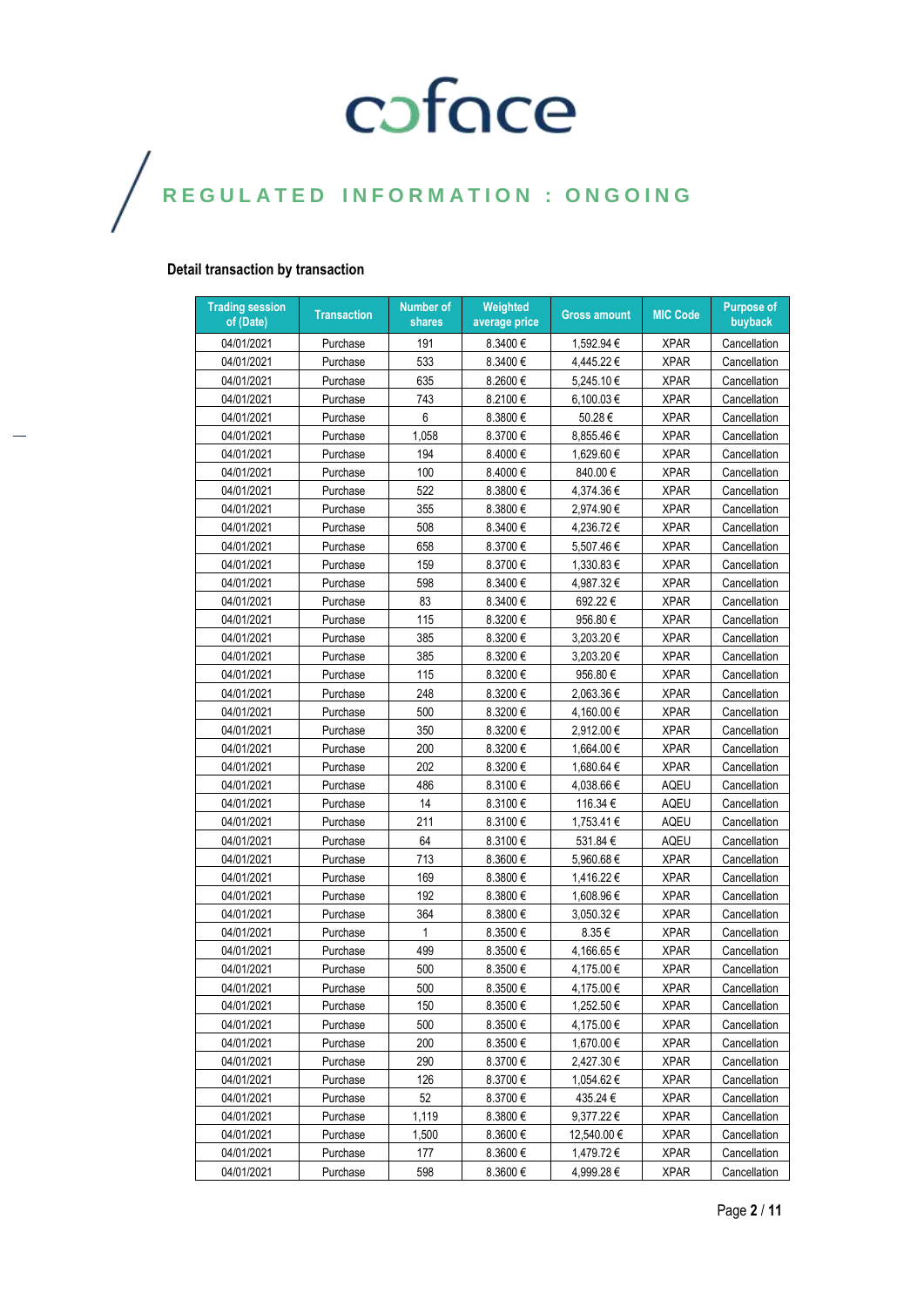| 04/01/2021 | Purchase | 202   | 8.3600€      | 1,688.72 €     | <b>XPAR</b> | Cancellation |
|------------|----------|-------|--------------|----------------|-------------|--------------|
| 04/01/2021 | Purchase | 119   | 8.3600€      | 994.84 €       | <b>XPAR</b> | Cancellation |
| 04/01/2021 | Purchase | 200   | 8.3600€      | 1,672.00 €     | <b>XPAR</b> | Cancellation |
| 04/01/2021 | Purchase | 154   | $8.3600 \in$ | 1,287.44 €     | <b>XPAR</b> | Cancellation |
| 04/01/2021 | Purchase | 648   | $8.3600 \in$ | 5,417.28€      | <b>XPAR</b> | Cancellation |
| 04/01/2021 | Purchase | 863   | 8.3400€      | 7,197.42€      | <b>XPAR</b> | Cancellation |
| 04/01/2021 | Purchase | 59    | 8.3200€      | 490.88€        | AQEU        | Cancellation |
| 04/01/2021 | Purchase | 500   | $8.3200 \in$ | 4,160.00 €     | AQEU        | Cancellation |
| 04/01/2021 | Purchase | 500   | $8.3200 \in$ | 4,160.00 €     | AQEU        | Cancellation |
| 04/01/2021 | Purchase | 46    | 8.3200€      | 382.72€        | <b>AQEU</b> | Cancellation |
| 04/01/2021 | Purchase | 379   | $8.3200 \in$ | $3,153.28 \in$ | AQEU        | Cancellation |
| 04/01/2021 | Purchase | 33    | $8.3200 \in$ | 274.56€        | <b>AQEU</b> | Cancellation |
| 04/01/2021 | Purchase | 42    | $8.3200 \in$ | 349.44 €       | AQEU        | Cancellation |
| 04/01/2021 | Purchase | 314   | $8.3200 \in$ | 2,612.48 €     | AQEU        | Cancellation |
| 04/01/2021 | Purchase | 500   | $8.3100 \in$ | 4,155.00 €     | <b>CEUX</b> | Cancellation |
| 04/01/2021 | Purchase | 500   | $8.3100 \in$ | 4,155.00 €     | CEUX        | Cancellation |
| 04/01/2021 | Purchase | 320   | 8.3100€      | 2,659.20€      | CEUX        | Cancellation |
| 04/01/2021 | Purchase | 175   | 8.3100€      | 1,454.25 €     | CEUX        | Cancellation |
| 04/01/2021 | Purchase | 325   | $8.3100 \in$ | 2.700.75€      | CEUX        | Cancellation |
| 04/01/2021 | Purchase | 500   | $8.3100 \in$ | 4,155.00 €     | CEUX        | Cancellation |
| 04/01/2021 | Purchase | 500   | $8.3100 \in$ | 4,155.00 €     | CEUX        | Cancellation |
| 04/01/2021 | Purchase | 50    | $8.3100 \in$ | 415.50€        | CEUX        | Cancellation |
| 04/01/2021 | Purchase | 500   | $8.3100 \in$ | 4,155.00 €     | CEUX        | Cancellation |
| 04/01/2021 | Purchase | 100   | $8.3100 \in$ | 831.00 €       | <b>CEUX</b> | Cancellation |
| 04/01/2021 | Purchase | 500   | $8.3100 \in$ | 4,155.00 €     | <b>CEUX</b> | Cancellation |
| 04/01/2021 | Purchase | 500   | 8.3100€      | 4,155.00 €     | <b>CEUX</b> | Cancellation |
| 04/01/2021 | Purchase | 375   | $8.3100 \in$ | 3,116.25 €     | <b>CEUX</b> | Cancellation |
| 04/01/2021 | Purchase | 51    | $8.3100 \in$ | 423.81 €       | CEUX        | Cancellation |
| 04/01/2021 | Purchase | 404   | $8.3100 \in$ | 3,357.24 €     | <b>CEUX</b> | Cancellation |
| 04/01/2021 | Purchase | 614   | 8.3100€      | 5,102.34 €     | <b>XPAR</b> | Cancellation |
| 04/01/2021 | Purchase | 277   | 8.3200€      | 2,304.64 €     | <b>AQEU</b> | Cancellation |
| 04/01/2021 | Purchase | 217   | 8.3200€      | 1,805.44 €     | <b>AQEU</b> | Cancellation |
| 04/01/2021 | Purchase | 6     | 8.3200 €     | 49.92€         | AQEU        | Cancellation |
| 04/01/2021 | Purchase | 252   | 8.3200€      | 2,096.64 €     | AQEU        | Cancellation |
| 04/01/2021 | Purchase | 1,500 | 8.3000€      | 12,450.00 €    | <b>XPAR</b> | Cancellation |
| 04/01/2021 | Purchase | 1,000 | 8.3000€      | 8,300.00 €     | <b>XPAR</b> | Cancellation |
| 04/01/2021 | Purchase | 614   | $8.2600 \in$ | 5,071.64 €     | <b>XPAR</b> | Cancellation |
| 04/01/2021 | Purchase | 500   | 8.2900€      | 4,145.00€      | <b>XPAR</b> | Cancellation |
| 04/01/2021 | Purchase | 191   | 8.2900€      | 1,583.39€      | XPAR        | Cancellation |
| 04/01/2021 | Purchase | 278   | 8.2900€      | 2,304.62 €     | XPAR        | Cancellation |
| 04/01/2021 | Purchase | 119   | $8.3000 \in$ | 987.70€        | <b>XPAR</b> | Cancellation |
| 04/01/2021 | Purchase | 500   | 8.3000€      | 4,150.00 €     | <b>XPAR</b> | Cancellation |
| 04/01/2021 | Purchase | 500   | 8.3000€      | 4,150.00 €     | <b>XPAR</b> | Cancellation |
| 04/01/2021 | Purchase | 98    | 8.3000 €     | 813.40€        | <b>XPAR</b> | Cancellation |
| 04/01/2021 | Purchase | 598   | 8.3000€      | 4,963.40 €     | <b>XPAR</b> | Cancellation |
| 04/01/2021 | Purchase | 48    | 8.3000€      | 398.40€        | <b>XPAR</b> | Cancellation |
| 04/01/2021 | Purchase | 61    | 8.3000€      | 506.30€        | <b>XPAR</b> | Cancellation |
| 05/01/2021 | Purchase | 743   | 8.2600€      | 6,137.18€      | <b>XPAR</b> | Cancellation |
| 05/01/2021 | Purchase | 315   | 8.2600€      | 2,601.90€      | <b>XPAR</b> | Cancellation |
| 05/01/2021 | Purchase | 85    | 8.2600€      | 702.10 €       | <b>XPAR</b> | Cancellation |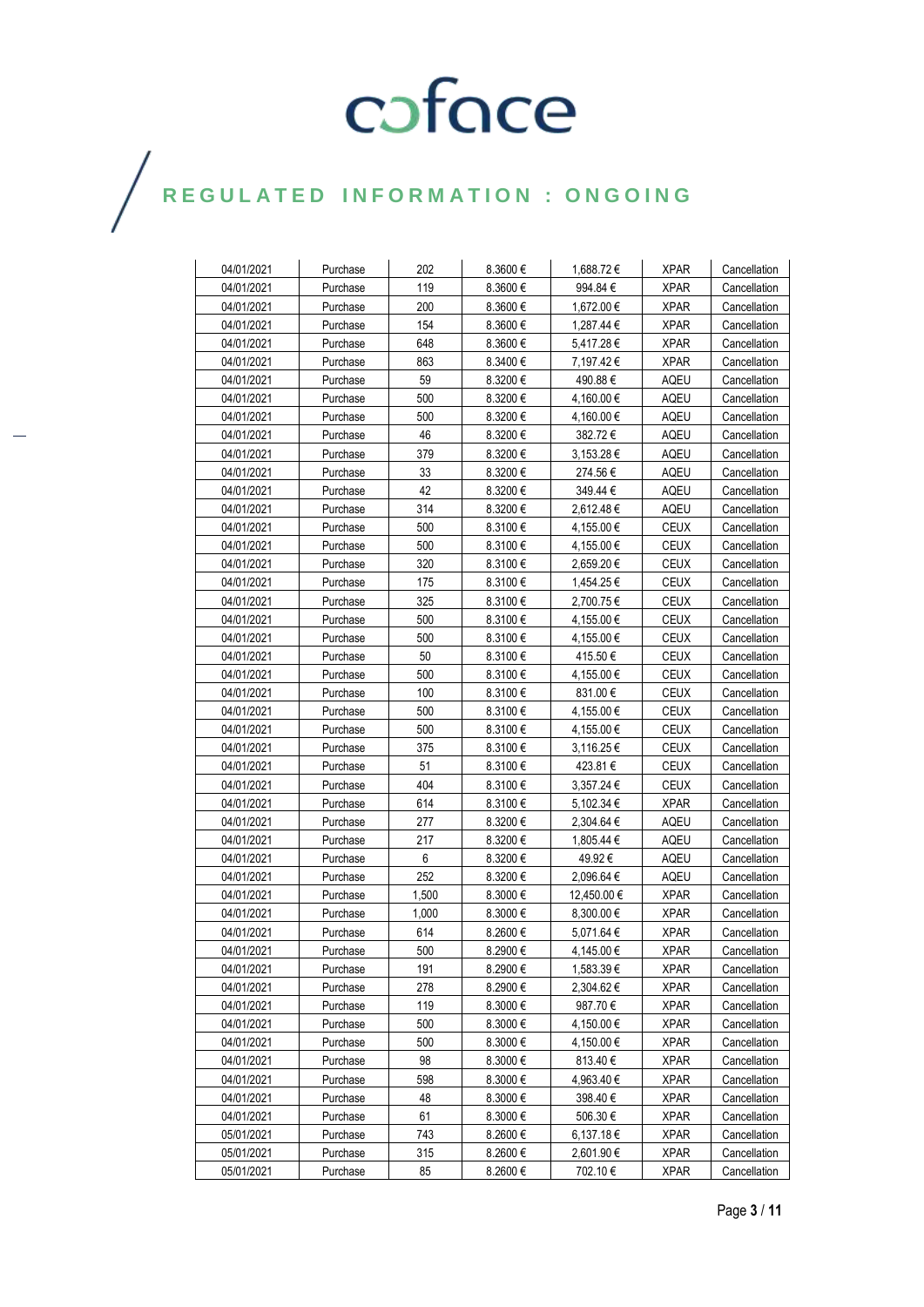| 05/01/2021 | Purchase | 600   | 8.2700€      | 4,962.00 €     | <b>XPAR</b> | Cancellation |
|------------|----------|-------|--------------|----------------|-------------|--------------|
| 05/01/2021 | Purchase | 252   | 8.2700€      | 2,084.04 €     | <b>XPAR</b> | Cancellation |
| 05/01/2021 | Purchase | 97    | 8.2700 €     | 802.19€        | <b>XPAR</b> | Cancellation |
| 05/01/2021 | Purchase | 600   | 8.2800 €     | 4,968.00 €     | <b>XPAR</b> | Cancellation |
| 05/01/2021 | Purchase | 67    | 8.2800€      | 554.76€        | <b>XPAR</b> | Cancellation |
| 05/01/2021 | Purchase | 390   | 8.3400€      | 3,252.60 €     | <b>XPAR</b> | Cancellation |
| 05/01/2021 | Purchase | 629   | $8.3400 \in$ | 5,245.86 €     | <b>XPAR</b> | Cancellation |
| 05/01/2021 | Purchase | 598   | $8.3600 \in$ | 4,999.28 €     | <b>XPAR</b> | Cancellation |
| 05/01/2021 | Purchase | 49    | $8.3600 \in$ | 409.64 €       | <b>XPAR</b> | Cancellation |
| 05/01/2021 | Purchase | 1.139 | 8.3900 €     | 9,556.21€      | <b>XPAR</b> | Cancellation |
| 05/01/2021 | Purchase | 645   | 8.3500€      | 5,385.75€      | <b>XPAR</b> | Cancellation |
| 05/01/2021 | Purchase | 348   | 8.4200€      | 2,930.16 €     | <b>XPAR</b> | Cancellation |
| 05/01/2021 | Purchase | 293   | 8.4200 €     | 2,467.06€      | XPAR        | Cancellation |
| 05/01/2021 | Purchase | 646   | 8.4200 €     | $5,439.32 \in$ | <b>XPAR</b> | Cancellation |
| 05/01/2021 | Purchase | 690   | 8.3900€      | 5,789.10 €     | <b>XPAR</b> | Cancellation |
| 05/01/2021 | Purchase | 521   | $8.3400 \in$ | 4,345.14 €     | <b>XPAR</b> | Cancellation |
| 05/01/2021 | Purchase | 122   | 8.3400 €     | 1.017.48€      | <b>XPAR</b> | Cancellation |
| 05/01/2021 | Purchase | 337   | 8.3100€      | 2,800.47 €     | <b>XPAR</b> | Cancellation |
| 05/01/2021 | Purchase | 572   | $8.3100 \in$ | 4,753.32€      | XPAR        | Cancellation |
| 05/01/2021 | Purchase | 396   | $8.4400 \in$ | 3,342.24 €     | <b>XPAR</b> | Cancellation |
| 05/01/2021 | Purchase | 115   | $8.4400 \in$ | 970.60€        | <b>XPAR</b> | Cancellation |
| 05/01/2021 | Purchase | 742   | 8.4100€      | 6,240.22€      | <b>XPAR</b> | Cancellation |
| 05/01/2021 | Purchase | 634   | $8.3600 \in$ | 5.300.24 €     | <b>XPAR</b> | Cancellation |
| 05/01/2021 | Purchase | 1,300 | $8.3200 \in$ | 10,816.00 €    | <b>CEUX</b> | Cancellation |
| 05/01/2021 | Purchase | 1,300 | 8.3200€      | 10,816.00 €    | <b>TQEX</b> | Cancellation |
| 05/01/2021 | Purchase | 1,000 | 8.3200€      | 8,320.00 €     | <b>AQEU</b> | Cancellation |
| 05/01/2021 | Purchase | 598   | 8.2900€      | 4,957.42€      | <b>XPAR</b> | Cancellation |
| 05/01/2021 | Purchase | 133   | 8.2900€      | 1,102.57 €     | XPAR        | Cancellation |
| 05/01/2021 | Purchase | 25    | $8.3000 \in$ | 207.50 €       | <b>XPAR</b> | Cancellation |
| 05/01/2021 | Purchase | 1,000 | 8.3000€      | $8,300.00 \in$ | <b>CEUX</b> | Cancellation |
| 05/01/2021 | Purchase | 722   | 8.3000€      | 5,992.60€      | <b>XPAR</b> | Cancellation |
| 05/01/2021 | Purchase | 500   | 8.3000€      | 4,150.00 €     | <b>AQEU</b> | Cancellation |
| 05/01/2021 | Purchase | 15    | 8.2900€      | 124.35 €       | <b>XPAR</b> | Cancellation |
| 05/01/2021 | Purchase | 598   | 8.2900€      | 4,957.42 €     | <b>XPAR</b> | Cancellation |
| 05/01/2021 | Purchase | 26    | 8.2900€      | 215.54 €       | <b>XPAR</b> | Cancellation |
| 05/01/2021 | Purchase | 279   | 8.2700€      | 2,307.33€      | <b>XPAR</b> | Cancellation |
| 05/01/2021 | Purchase | 22    | 8.2700€      | 181.94 €       | <b>XPAR</b> | Cancellation |
| 05/01/2021 | Purchase | 453   | 8.2700€      | 3,746.31€      | <b>XPAR</b> | Cancellation |
| 05/01/2021 | Purchase | 119   | $8.2800 \in$ | 985.32€        | XPAR        | Cancellation |
| 05/01/2021 | Purchase | 507   | $8.2800 \in$ | 4,197.96 €     | XPAR        | Cancellation |
| 05/01/2021 | Purchase | 688   | 8.2700 €     | 5,689.76€      | <b>XPAR</b> | Cancellation |
| 05/01/2021 | Purchase | 598   | $8.3100 \in$ | 4,969.38 €     | <b>XPAR</b> | Cancellation |
| 05/01/2021 | Purchase | 33    | 8.3100€      | 274.23€        | <b>XPAR</b> | Cancellation |
| 05/01/2021 | Purchase | 957   | 8.3900€      | 8,029.23€      | <b>XPAR</b> | Cancellation |
| 05/01/2021 | Purchase | 639   | 8.3700€      | 5,348.43€      | <b>XPAR</b> | Cancellation |
| 05/01/2021 | Purchase | 622   | 8.3900€      | 5,218.58€      | <b>XPAR</b> | Cancellation |
| 05/01/2021 | Purchase | 857   | 8.3600€      | 7,164.52€      | <b>XPAR</b> | Cancellation |
| 05/01/2021 | Purchase | 615   | 8.3400€      | 5,129.10 €     | <b>XPAR</b> | Cancellation |
| 05/01/2021 | Purchase | 712   | 8.3400€      | 5,938.08€      | <b>XPAR</b> | Cancellation |
| 05/01/2021 | Purchase | 120   | 8.3400 €     | 1,000.80 €     | <b>XPAR</b> | Cancellation |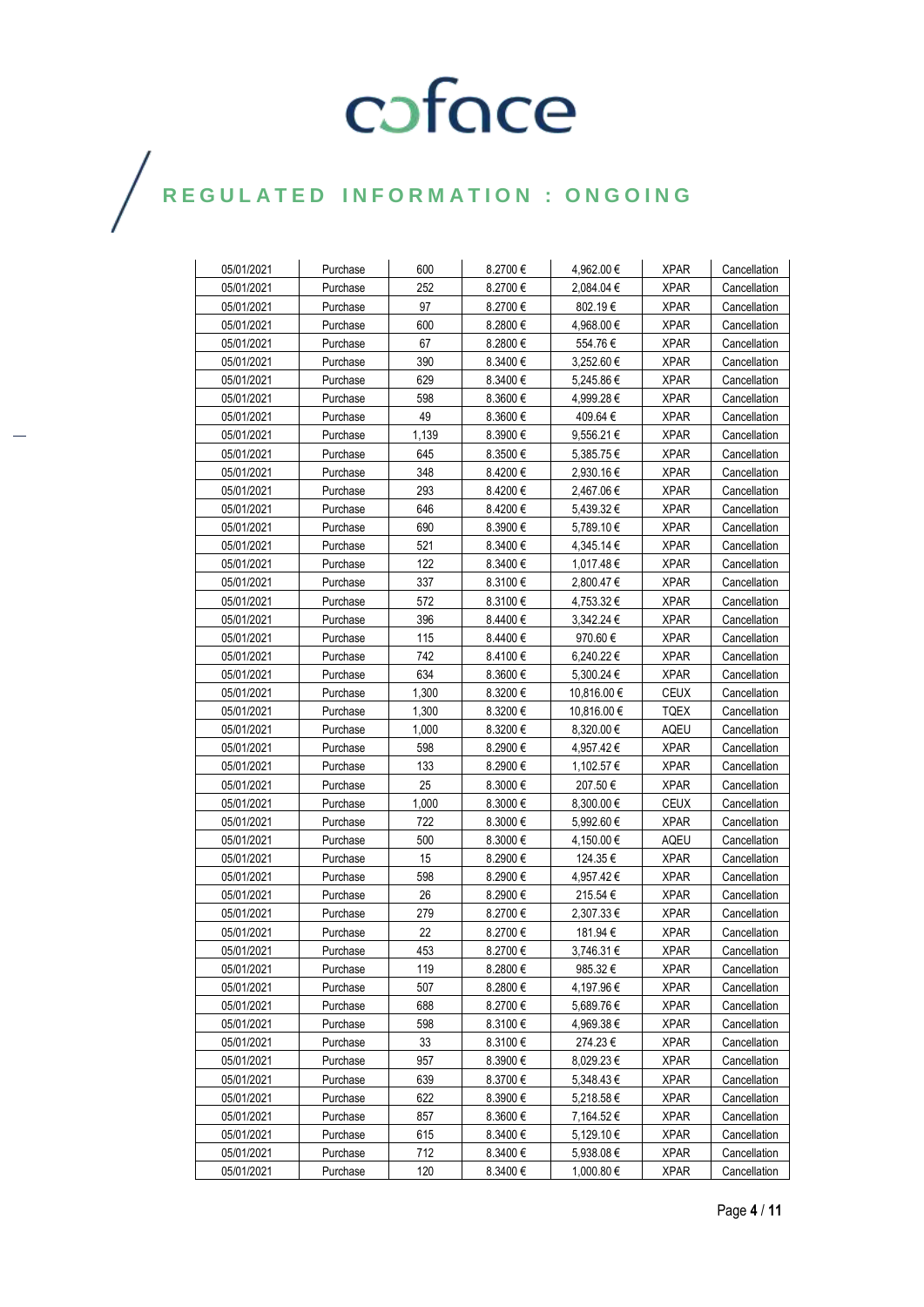| 05/01/2021 | Purchase | 260            | 8.3500€      | 2,171.00€      | <b>XPAR</b> | Cancellation |
|------------|----------|----------------|--------------|----------------|-------------|--------------|
| 05/01/2021 | Purchase | 500            | $8.3500 \in$ | 4,175.00 €     | <b>XPAR</b> | Cancellation |
| 05/01/2021 | Purchase | 122            | $8.3400 \in$ | 1,017.48€      | XPAR        | Cancellation |
| 05/01/2021 | Purchase | 120            | $8.3600 \in$ | 1,003.20 €     | XPAR        | Cancellation |
| 05/01/2021 | Purchase | 196            | $8.3600 \in$ | 1.638.56 €     | <b>XPAR</b> | Cancellation |
| 05/01/2021 | Purchase | $\overline{4}$ | $8.3600 \in$ | 33.44 €        | <b>XPAR</b> | Cancellation |
| 05/01/2021 | Purchase | 26             | $8.3600 \in$ | 217.36€        | <b>XPAR</b> | Cancellation |
| 05/01/2021 | Purchase | 16             | $8.3600 \in$ | 133.76 €       | <b>XPAR</b> | Cancellation |
| 05/01/2021 | Purchase | 47             | 8.3500€      | 392.45 €       | <b>XPAR</b> | Cancellation |
| 05/01/2021 | Purchase | 500            | $8.3500 \in$ | 4,175.00 €     | <b>XPAR</b> | Cancellation |
| 05/01/2021 | Purchase | 499            | 8.3500€      | 4,166.65 €     | <b>XPAR</b> | Cancellation |
| 05/01/2021 | Purchase | 140            | 8.3300€      | 1,166.20 €     | <b>XPAR</b> | Cancellation |
| 05/01/2021 | Purchase | 30             | $8.3300 \in$ | 249.90 €       | <b>XPAR</b> | Cancellation |
| 05/01/2021 | Purchase | 466            | $8.3300 \in$ | 3,881.78€      | <b>XPAR</b> | Cancellation |
| 05/01/2021 | Purchase | 1,748          | $8.3200 \in$ | 14,543.36 €    | AQEU        | Cancellation |
| 05/01/2021 | Purchase | 19             | $8.3300 \in$ | 158.27 €       | <b>XPAR</b> | Cancellation |
| 05/01/2021 | Purchase | 316            | $8.3300 \in$ | 2,632.28 €     | <b>XPAR</b> | Cancellation |
| 05/01/2021 | Purchase | 68             | $8.3300 \in$ | 566.44 €       | XPAR        | Cancellation |
| 05/01/2021 | Purchase | 295            | $8.3300 \in$ | 2,457.35€      | <b>XPAR</b> | Cancellation |
| 05/01/2021 | Purchase | 42             | $8.3300 \in$ | 349.86 €       | <b>XPAR</b> | Cancellation |
| 05/01/2021 | Purchase | 23             | $8.3200 \in$ | 191.36 €       | AQEU        | Cancellation |
| 05/01/2021 | Purchase | 137            | $8.3400 \in$ | 1.142.58€      | AQEU        | Cancellation |
| 05/01/2021 | Purchase | 92             | 8.3400€      | 767.28€        | AQEU        | Cancellation |
| 05/01/2021 | Purchase | 1,000          | 8.3400€      | $8,340.00 \in$ | CEUX        | Cancellation |
| 06/01/2021 | Purchase | 470            | 8.4100 €     | 3,952.70 €     | <b>XPAR</b> | Cancellation |
| 06/01/2021 | Purchase | 714            | 8.4100 €     | 6,004.74 €     | XPAR        | Cancellation |
| 06/01/2021 | Purchase | 598            | 8.4200€      | $5,035.16 \in$ | XPAR        | Cancellation |
| 06/01/2021 | Purchase | 169            | 8.4200 €     | 1,422.98 €     | XPAR        | Cancellation |
| 06/01/2021 | Purchase | 620            | 8.3700€      | 5,189.40 €     | <b>XPAR</b> | Cancellation |
| 06/01/2021 | Purchase | 38             | $8.3800 \in$ | 318.44 €       | AQEU        | Cancellation |
| 06/01/2021 | Purchase | 108            | $8.3800 \in$ | 905.04 $\in$   | AQEU        | Cancellation |
| 06/01/2021 | Purchase | 1,354          | $8.3800 \in$ | 11,346.52 €    | AQEU        | Cancellation |
| 06/01/2021 | Purchase | 106            | 8.3600€      | 886.16€        | TQEX        | Cancellation |
| 06/01/2021 | Purchase | 224            | $8.3600 \in$ | 1,872.64 €     | TQEX        | Cancellation |
| 06/01/2021 | Purchase | 970            | $8.3600 \in$ | 8,109.20€      | <b>TQEX</b> | Cancellation |
| 06/01/2021 | Purchase | 1,017          | 8.3600€      | 8,502.12 €     | <b>XPAR</b> | Cancellation |
| 06/01/2021 | Purchase | 1,500          | $8.3500 \in$ | 12,525.00 €    | CEUX        | Cancellation |
| 06/01/2021 | Purchase | 576            | 8.3600€      | 4,815.36€      | <b>XPAR</b> | Cancellation |
| 06/01/2021 | Purchase | 596            | 8.3600€      | 4,982.56 €     | <b>XPAR</b> | Cancellation |
| 06/01/2021 | Purchase | 770            | 8.4000 $\in$ | 6,468.00 €     | <b>XPAR</b> | Cancellation |
| 06/01/2021 | Purchase | 275            | 8.3700€      | 2,301.75€      | <b>XPAR</b> | Cancellation |
| 06/01/2021 | Purchase | 324            | 8.3700€      | 2,711.88€      | <b>XPAR</b> | Cancellation |
| 06/01/2021 | Purchase | 611            | 8.3400€      | 5,095.74 €     | <b>XPAR</b> | Cancellation |
| 06/01/2021 | Purchase | 81             | 8.3500€      | 676.35€        | AQEU        | Cancellation |
| 06/01/2021 | Purchase | 58             | $8.3500 \in$ | 484.30 €       | AQEU        | Cancellation |
| 06/01/2021 | Purchase | 76             | 8.3500€      | 634.60 €       | AQEU        | Cancellation |
| 06/01/2021 | Purchase | 295            | 8.4000€      | 2,478.00 €     | <b>XPAR</b> | Cancellation |
| 06/01/2021 | Purchase | 312            | 8.3900€      | 2,617.68€      | <b>XPAR</b> | Cancellation |
| 06/01/2021 | Purchase | 286            | 8.3900€      | 2,399.54 €     | <b>XPAR</b> | Cancellation |
| 06/01/2021 | Purchase | 171            | 8.3900€      | 1,434.69 €     | <b>XPAR</b> | Cancellation |
|            |          |                |              |                |             |              |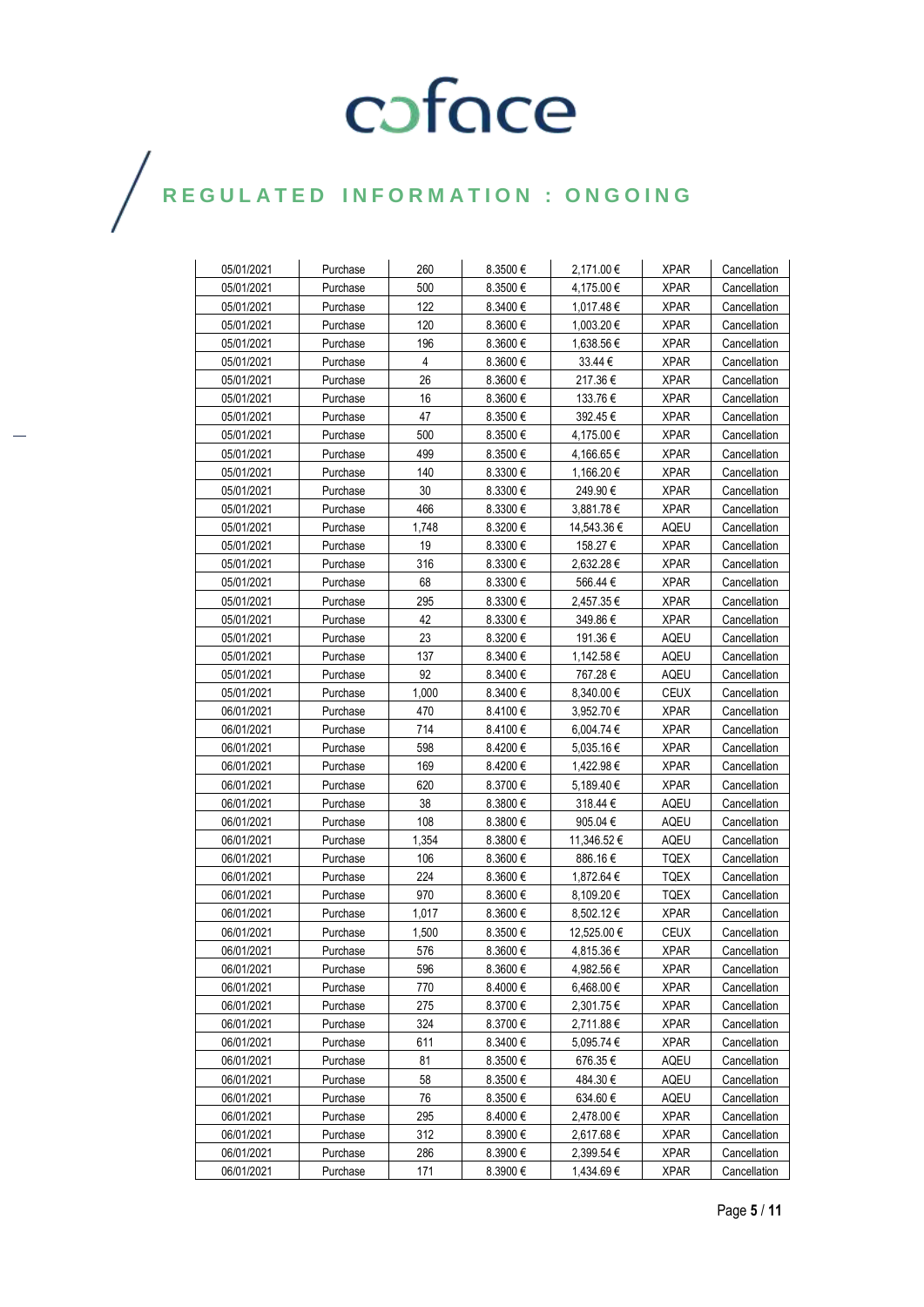| 06/01/2021 | Purchase | 647          | 8.3800 €     | 5,421.86€      | <b>XPAR</b> | Cancellation |
|------------|----------|--------------|--------------|----------------|-------------|--------------|
| 06/01/2021 | Purchase | 412          | 8.3700€      | 3,448.44 €     | CEUX        | Cancellation |
| 06/01/2021 | Purchase | 240          | 8.3700€      | 2.008.80€      | <b>AQEU</b> | Cancellation |
| 06/01/2021 | Purchase | 644          | 8.2900€      | 5,338.76€      | <b>XPAR</b> | Cancellation |
| 06/01/2021 | Purchase | 500          | 8.3700€      | 4,185.00 €     | <b>XPAR</b> | Cancellation |
| 06/01/2021 | Purchase | 600          | 8.3700€      | 5,022.00 €     | <b>XPAR</b> | Cancellation |
| 06/01/2021 | Purchase | 791          | 8.4200 €     | $6,660.22 \in$ | <b>XPAR</b> | Cancellation |
| 06/01/2021 | Purchase | 216          | 8.4200€      | 1,818.72 €     | <b>XPAR</b> | Cancellation |
| 06/01/2021 | Purchase | 935          | $8.4000 \in$ | 7.854.00 €     | <b>XPAR</b> | Cancellation |
| 06/01/2021 | Purchase | 29           | 8.4000€      | 243.60€        | <b>XPAR</b> | Cancellation |
| 06/01/2021 | Purchase | 822          | $8.3800 \in$ | 6,888.36€      | <b>XPAR</b> | Cancellation |
| 06/01/2021 | Purchase | 134          | $8.4300 \in$ | 1,129.62 €     | <b>XPAR</b> | Cancellation |
| 06/01/2021 | Purchase | 684          | $8.4300 \in$ | 5,766.12€      | <b>XPAR</b> | Cancellation |
| 06/01/2021 | Purchase | 676          | 8.4100 €     | 5,685.16 €     | <b>XPAR</b> | Cancellation |
| 06/01/2021 | Purchase | 748          | $8.4600 \in$ | $6,328.08 \in$ | <b>XPAR</b> | Cancellation |
| 06/01/2021 | Purchase | 715          | $8.4400 \in$ | $6,034.60 \in$ | <b>XPAR</b> | Cancellation |
| 06/01/2021 | Purchase | 30           | 8.4200 €     | 252.60 €       | <b>XPAR</b> | Cancellation |
| 06/01/2021 | Purchase | 500          | 8.4700 €     | 4,235.00 €     | <b>XPAR</b> | Cancellation |
| 06/01/2021 | Purchase | 175          | 8.4700 €     | 1.482.25€      | <b>XPAR</b> | Cancellation |
| 06/01/2021 | Purchase | 192          | 8.4900 €     | 1,630.08 €     | XPAR        | Cancellation |
| 06/01/2021 | Purchase | 73           | 8.4900 €     | 619.77€        | XPAR        | Cancellation |
| 06/01/2021 | Purchase | 430          | 8.4700 €     | 3.642.10€      | <b>XPAR</b> | Cancellation |
| 06/01/2021 | Purchase | 756          | 8.4700€      | $6,403.32 \in$ | <b>XPAR</b> | Cancellation |
| 06/01/2021 | Purchase | 160          | 8.5100€      | 1,361.60 €     | <b>XPAR</b> | Cancellation |
| 06/01/2021 | Purchase | 479          | 8.5100 €     | 4,076.29€      | XPAR        | Cancellation |
| 06/01/2021 | Purchase | 662          | 8.5100€      | 5,633.62 €     | <b>XPAR</b> | Cancellation |
| 06/01/2021 | Purchase | 183          | $8.5300 \in$ | 1,560.99 €     | <b>XPAR</b> | Cancellation |
| 06/01/2021 | Purchase | 537          | $8.5300 \in$ | 4,580.61 €     | <b>XPAR</b> | Cancellation |
| 06/01/2021 | Purchase | 1,094        | 8.5200€      | $9,320.88 \in$ | <b>CEUX</b> | Cancellation |
| 06/01/2021 | Purchase | 57           | 8.5200 €     | 485.64 €       | <b>CEUX</b> | Cancellation |
| 06/01/2021 | Purchase | 600          | $8.5500 \in$ | 5,130.00 €     | XPAR        | Cancellation |
| 06/01/2021 | Purchase | 124          | $8.5500 \in$ | 1,060.20 €     | <b>XPAR</b> | Cancellation |
| 06/01/2021 | Purchase | 581          | 8.5700€      | 4,979.17 €     | XPAR        | Cancellation |
| 06/01/2021 | Purchase | 105          | 8.5700 €     | 899.85€        | <b>XPAR</b> | Cancellation |
| 06/01/2021 | Purchase | 177          | 8.5700 €     | 1,516.89€      | <b>XPAR</b> | Cancellation |
| 06/01/2021 | Purchase | 166          | 8.5700€      | 1,422.62€      | <b>XPAR</b> | Cancellation |
| 06/01/2021 | Purchase | 1,212        | 8.5700 €     | 10,386.84 €    | <b>XPAR</b> | Cancellation |
| 06/01/2021 | Purchase | 238          | 8.5900€      | 2,044.42€      | <b>CEUX</b> | Cancellation |
| 06/01/2021 | Purchase | 199          | 8.5900€      | 1,709.41 €     | <b>CEUX</b> | Cancellation |
| 06/01/2021 | Purchase | 22           | 8.5900€      | 188.98€        | AQEU        | Cancellation |
| 06/01/2021 | Purchase | 547          | 8.6000€      | 4,704.20 €     | <b>XPAR</b> | Cancellation |
| 06/01/2021 | Purchase | 966          | 8.6000€      | 8,307.60 €     | <b>XPAR</b> | Cancellation |
| 06/01/2021 | Purchase | 173          | 8.6000€      | 1,487.80 €     | AQEU        | Cancellation |
| 06/01/2021 | Purchase | 264          | 8.6100€      | 2,273.04 €     | AQEU        | Cancellation |
| 06/01/2021 | Purchase | 71           | 8.6100€      | 611.31 €       | AQEU        | Cancellation |
| 06/01/2021 | Purchase | $\mathbf{1}$ | 8.6100€      | 8.61€          | AQEU        | Cancellation |
| 06/01/2021 | Purchase | 155          | 8.6100€      | 1,334.55€      | AQEU        | Cancellation |
| 06/01/2021 | Purchase | 106          | 8.6100€      | 912.66€        | AQEU        | Cancellation |
| 06/01/2021 | Purchase | 82           | 8.6100€      | 706.02€        | AQEU        | Cancellation |
| 06/01/2021 | Purchase | 113          | 8.6100€      | 972.93€        | AQEU        | Cancellation |
|            |          |              |              |                |             |              |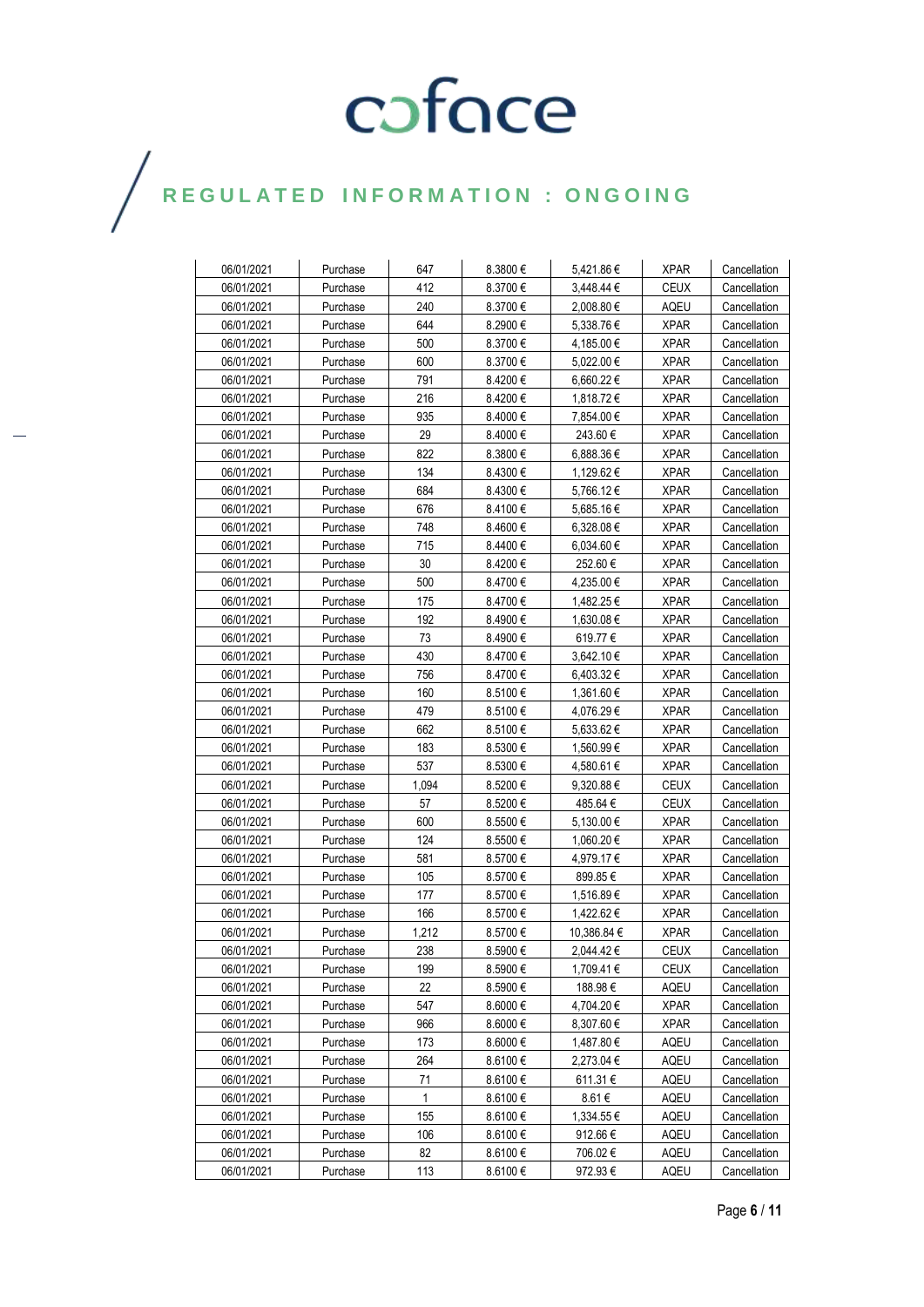| 06/01/2021 | Purchase | 314            | 8.6100€      | 2,703.54 €     | AQEU        | Cancellation |
|------------|----------|----------------|--------------|----------------|-------------|--------------|
| 06/01/2021 | Purchase | 38             | 8.6100€      | 327.18€        | AQEU        | Cancellation |
| 06/01/2021 | Purchase | 13             | $8.6100 \in$ | 111.93€        | AQEU        | Cancellation |
| 07/01/2021 | Purchase | 475            | $8.6700 \in$ | 4,118.25 €     | <b>XPAR</b> | Cancellation |
| 07/01/2021 | Purchase | 379            | $8.6700 \in$ | $3,285.93 \in$ | <b>XPAR</b> | Cancellation |
| 07/01/2021 | Purchase | 119            | $8.6700 \in$ | 1,031.73€      | <b>XPAR</b> | Cancellation |
| 07/01/2021 | Purchase | 60             | $8.6800 \in$ | 520.80 €       | XPAR        | Cancellation |
| 07/01/2021 | Purchase | 539            | $8.6800 \in$ | 4,678.52 €     | <b>XPAR</b> | Cancellation |
| 07/01/2021 | Purchase | $\overline{2}$ | $8.6800 \in$ | 17.36€         | <b>XPAR</b> | Cancellation |
| 07/01/2021 | Purchase | 228            | 8.6300€      | 1,967.64 €     | <b>XPAR</b> | Cancellation |
| 07/01/2021 | Purchase | 286            | 8.6300 €     | 2.468.18€      | <b>XPAR</b> | Cancellation |
| 07/01/2021 | Purchase | 108            | 8.6300 €     | 932.04 €       | <b>XPAR</b> | Cancellation |
| 07/01/2021 | Purchase | 349            | $8.6400 \in$ | 3,015.36 €     | <b>CEUX</b> | Cancellation |
| 07/01/2021 | Purchase | 352            | $8.6200 \in$ | $3,034.24 \in$ | AQEU        | Cancellation |
| 07/01/2021 | Purchase | 651            | $8.6100 \in$ | 5,605.11 €     | <b>XPAR</b> | Cancellation |
| 07/01/2021 | Purchase | 68             | $8.5800 \in$ | 583.44 €       | <b>XPAR</b> | Cancellation |
| 07/01/2021 | Purchase | 543            | $8.5800 \in$ | 4,658.94 €     | <b>XPAR</b> | Cancellation |
| 07/01/2021 | Purchase | 883            | 8.6700€      | 7,655.61 €     | <b>XPAR</b> | Cancellation |
| 07/01/2021 | Purchase | 351            | 8.6700 €     | 3,043.17 €     | AQEU        | Cancellation |
| 07/01/2021 | Purchase | 952            | 8.6400€      | 8,225.28€      | <b>XPAR</b> | Cancellation |
| 07/01/2021 | Purchase | 441            | $8.6500 \in$ | 3,814.65 €     | <b>CEUX</b> | Cancellation |
| 07/01/2021 | Purchase | 358            | 8.7400€      | 3,128.92 €     | <b>CEUX</b> | Cancellation |
| 07/01/2021 | Purchase | 957            | 8.7400€      | $8,364.18 \in$ | <b>XPAR</b> | Cancellation |
| 07/01/2021 | Purchase | 48             | 8.7500€      | 420.00 €       | <b>XPAR</b> | Cancellation |
| 07/01/2021 | Purchase | 550            | 8.7500€      | 4,812.50 €     | <b>XPAR</b> | Cancellation |
| 07/01/2021 | Purchase | 272            | 8.7500€      | 2,380.00€      | <b>XPAR</b> | Cancellation |
| 07/01/2021 | Purchase | 23             | 8.7500€      | 201.25€        | AQEU        | Cancellation |
| 07/01/2021 | Purchase | $\mathbf{1}$   | 8.7500€      | 8.75€          | AQEU        | Cancellation |
| 07/01/2021 | Purchase | 149            | 8.7500€      | 1,303.75 €     | AQEU        | Cancellation |
| 07/01/2021 | Purchase | 176            | 8.7500€      | 1,540.00 €     | AQEU        | Cancellation |
| 07/01/2021 | Purchase | 891            | 8.7300€      | 7,778.43€      | <b>XPAR</b> | Cancellation |
| 07/01/2021 | Purchase | 223            | 8.7300€      | 1,946.79€      | <b>XPAR</b> | Cancellation |
| 07/01/2021 | Purchase | 351            | $8.6400 \in$ | 3,032.64 €     | <b>CEUX</b> | Cancellation |
| 07/01/2021 | Purchase | 632            | $8.6400 \in$ | 5,460.48€      | XPAR        | Cancellation |
| 07/01/2021 | Purchase | 222            | 8.7100€      | 1,933.62 €     | <b>XPAR</b> | Cancellation |
| 07/01/2021 | Purchase | 306            | 8.7100€      | 2,665.26€      | <b>XPAR</b> | Cancellation |
| 07/01/2021 | Purchase | 106            | 8.7100€      | 923.26€        | <b>XPAR</b> | Cancellation |
| 07/01/2021 | Purchase | 900            | 8.7400€      | 7,866.00 €     | <b>XPAR</b> | Cancellation |
| 07/01/2021 | Purchase | 489            | 8.7300€      | 4,268.97 €     | AQEU        | Cancellation |
| 07/01/2021 | Purchase | 385            | 8.7900€      | 3,384.15€      | <b>CEUX</b> | Cancellation |
| 07/01/2021 | Purchase | 594            | 8.7800€      | 5,215.32 €     | <b>XPAR</b> | Cancellation |
| 07/01/2021 | Purchase | 23             | 8.8200 €     | 202.86€        | <b>XPAR</b> | Cancellation |
| 07/01/2021 | Purchase | 484            | 8.8200€      | 4,268.88€      | <b>XPAR</b> | Cancellation |
| 07/01/2021 | Purchase | 91             | 8.8200€      | 802.62€        | <b>XPAR</b> | Cancellation |
| 07/01/2021 | Purchase | 634            | $8.7800 \in$ | 5,566.52€      | <b>XPAR</b> | Cancellation |
| 07/01/2021 | Purchase | 121            | 8.7900€      | 1,063.59 €     | <b>AQEU</b> | Cancellation |
| 07/01/2021 | Purchase | 156            | 8.7900 €     | 1,371.24 €     | AQEU        | Cancellation |
| 07/01/2021 | Purchase | 71             | 8.7900€      | 624.09€        | AQEU        | Cancellation |
| 07/01/2021 | Purchase | 364            | 8.7500€      | 3,185.00 €     | <b>CEUX</b> | Cancellation |
| 07/01/2021 | Purchase | 227            | $8.7800 \in$ | 1,993.06 €     | <b>XPAR</b> | Cancellation |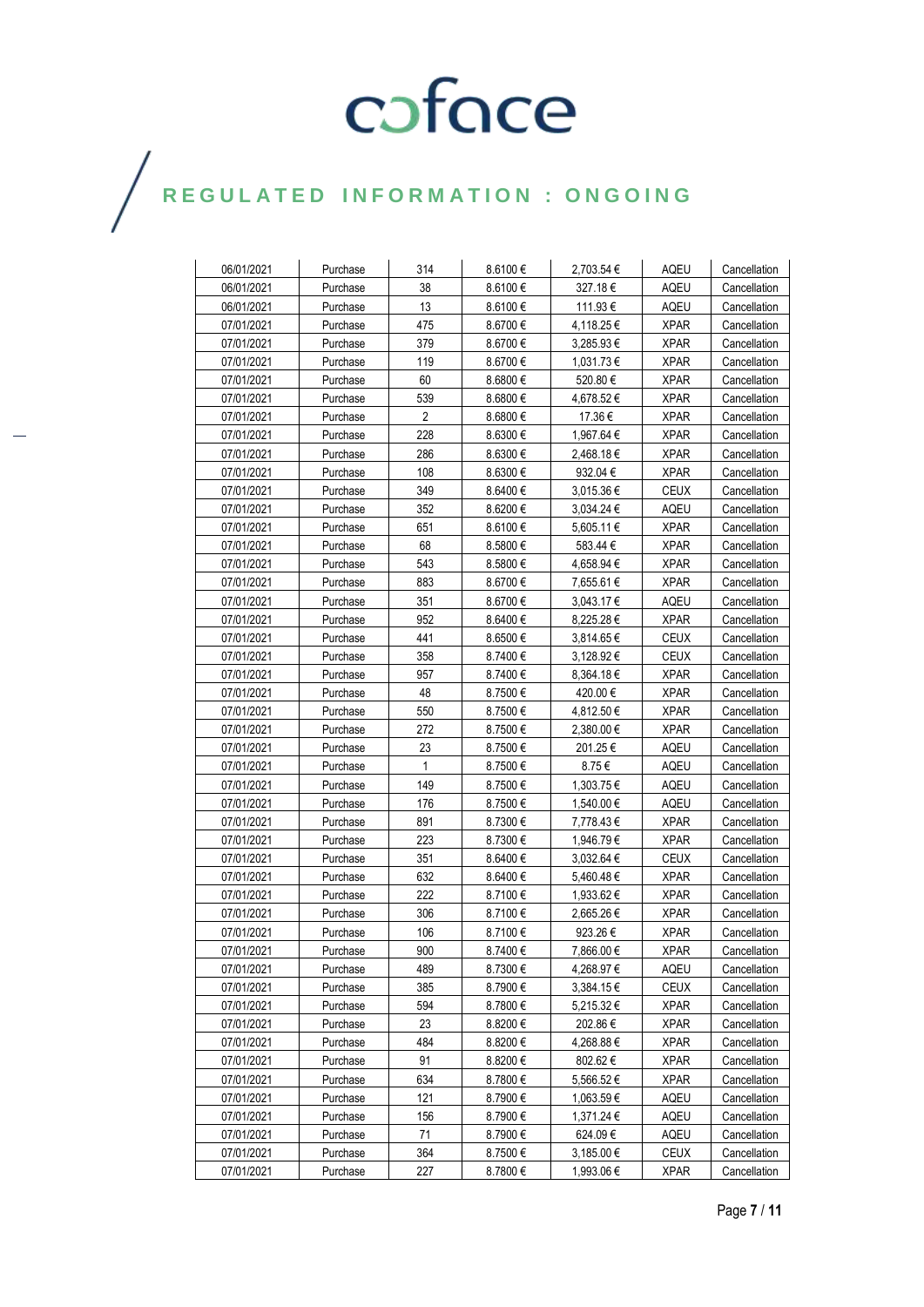| 07/01/2021 | Purchase | 56    | 8.7800€      | 491.68 €       | <b>XPAR</b> | Cancellation |
|------------|----------|-------|--------------|----------------|-------------|--------------|
| 07/01/2021 | Purchase | 356   | 8.7800€      | 3,125.68€      | <b>XPAR</b> | Cancellation |
| 07/01/2021 | Purchase | 122   | 8.7800€      | 1,071.16€      | <b>XPAR</b> | Cancellation |
| 07/01/2021 | Purchase | 101   | 8.7800€      | 886.78€        | <b>XPAR</b> | Cancellation |
| 07/01/2021 | Purchase | 51    | $8.8100 \in$ | 449.31€        | <b>XPAR</b> | Cancellation |
| 07/01/2021 | Purchase | 562   | $8.8100 \in$ | 4,951.22€      | <b>XPAR</b> | Cancellation |
| 07/01/2021 | Purchase | 94    | $8.8100 \in$ | 828.14€        | <b>CEUX</b> | Cancellation |
| 07/01/2021 | Purchase | 771   | $8.8300 \in$ | 6,807.93 €     | <b>XPAR</b> | Cancellation |
| 07/01/2021 | Purchase | 296   | $8.8400 \in$ | 2,616.64 €     | <b>XPAR</b> | Cancellation |
| 07/01/2021 | Purchase | 316   | 8.8400€      | 2,793.44 €     | <b>XPAR</b> | Cancellation |
| 07/01/2021 | Purchase | 416   | 8.8300€      | $3,673.28 \in$ | AQEU        | Cancellation |
| 07/01/2021 | Purchase | 354   | $8.8200 \in$ | $3,122.28 \in$ | <b>CEUX</b> | Cancellation |
| 07/01/2021 | Purchase | 593   | $8.8100 \in$ | 5,224.33€      | XPAR        | Cancellation |
| 07/01/2021 | Purchase | 593   | $8.8000 \in$ | 5,218.40 €     | <b>XPAR</b> | Cancellation |
| 07/01/2021 | Purchase | 8     | 8.8000 $\in$ | 70.40 €        | <b>XPAR</b> | Cancellation |
| 07/01/2021 | Purchase | 357   | $8.8000 \in$ | 3,141.60 €     | <b>CEUX</b> | Cancellation |
| 07/01/2021 | Purchase | 348   | 8.7900€      | 3,058.92€      | AQEU        | Cancellation |
| 07/01/2021 | Purchase | 1,032 | 8.7900€      | $9,071.28 \in$ | XPAR        | Cancellation |
| 07/01/2021 | Purchase | 615   | 8.7500€      | 5.381.25€      | <b>XPAR</b> | Cancellation |
| 07/01/2021 | Purchase | 351   | $8.7600 \in$ | 3,074.76€      | <b>CEUX</b> | Cancellation |
| 07/01/2021 | Purchase | 1,014 | 8.7500€      | 8,872.50 €     | <b>XPAR</b> | Cancellation |
| 07/01/2021 | Purchase | 124   | 8.7500€      | 1,085.00 €     | <b>XPAR</b> | Cancellation |
| 07/01/2021 | Purchase | 353   | 8.7500€      | 3,088.75€      | AQEU        | Cancellation |
| 07/01/2021 | Purchase | 789   | 8.7300€      | 6,887.97 €     | <b>XPAR</b> | Cancellation |
| 07/01/2021 | Purchase | 389   | 8.7300€      | 3,395.97 €     | <b>XPAR</b> | Cancellation |
| 07/01/2021 | Purchase | 703   | 8.7800€      | 6,172.34 €     | <b>XPAR</b> | Cancellation |
| 07/01/2021 | Purchase | 472   | 8.7800€      | 4,144.16€      | <b>XPAR</b> | Cancellation |
| 07/01/2021 | Purchase | 404   | 8.7900€      | 3,551.16€      | <b>CEUX</b> | Cancellation |
| 07/01/2021 | Purchase | 353   | 8.7600€      | 3,092.28 €     | AQEU        | Cancellation |
| 07/01/2021 | Purchase | 132   | 8.7600€      | 1,156.32 €     | <b>XPAR</b> | Cancellation |
| 07/01/2021 | Purchase | 800   | 8.7600€      | 7,008.00 €     | <b>XPAR</b> | Cancellation |
| 07/01/2021 | Purchase | 387   | 8.7500€      | 3,386.25 €     | <b>XPAR</b> | Cancellation |
| 07/01/2021 | Purchase | 448   | 8.7500€      | 3,920.00 €     | <b>XPAR</b> | Cancellation |
| 07/01/2021 | Purchase | 361   | 8.7300€      | 3,151.53 €     | <b>CEUX</b> | Cancellation |
| 07/01/2021 | Purchase | 34    | 8.7700€      | 298.18€        | <b>XPAR</b> | Cancellation |
| 07/01/2021 | Purchase | 192   | 8.7700€      | 1,683.84 €     | <b>XPAR</b> | Cancellation |
| 07/01/2021 | Purchase | 361   | 8.7700€      | 3,165.97 €     | <b>XPAR</b> | Cancellation |
| 07/01/2021 | Purchase | 58    | 8.7600€      | 508.08€        | <b>XPAR</b> | Cancellation |
| 07/01/2021 | Purchase | 47    | 8.7600€      | 411.72€        | <b>XPAR</b> | Cancellation |
| 07/01/2021 | Purchase | 888   | 8.7600€      | 7,778.88€      | XPAR        | Cancellation |
| 07/01/2021 | Purchase | 437   | 8.7600€      | 3,828.12€      | <b>XPAR</b> | Cancellation |
| 08/01/2021 | Purchase | 289   | 8.7800€      | 2,537.42 €     | <b>XPAR</b> | Cancellation |
| 08/01/2021 | Purchase | 55    | 8.7800€      | 482.90€        | <b>XPAR</b> | Cancellation |
| 08/01/2021 | Purchase | 600   | 8.7800€      | 5,268.00 €     | <b>XPAR</b> | Cancellation |
| 08/01/2021 | Purchase | 142   | 8.7800€      | 1,246.76€      | <b>XPAR</b> | Cancellation |
| 08/01/2021 | Purchase | 163   | 8.7500€      | 1,426.25€      | <b>XPAR</b> | Cancellation |
| 08/01/2021 | Purchase | 418   | 8.7500€      | 3,657.50€      | <b>XPAR</b> | Cancellation |
| 08/01/2021 | Purchase | 589   | 8.7200€      | 5,136.08€      | <b>XPAR</b> | Cancellation |
| 08/01/2021 | Purchase | 38    | 8.7100€      | 330.98€        | <b>XPAR</b> | Cancellation |
| 08/01/2021 | Purchase | 560   | 8.7100€      | 4,877.60€      | <b>XPAR</b> | Cancellation |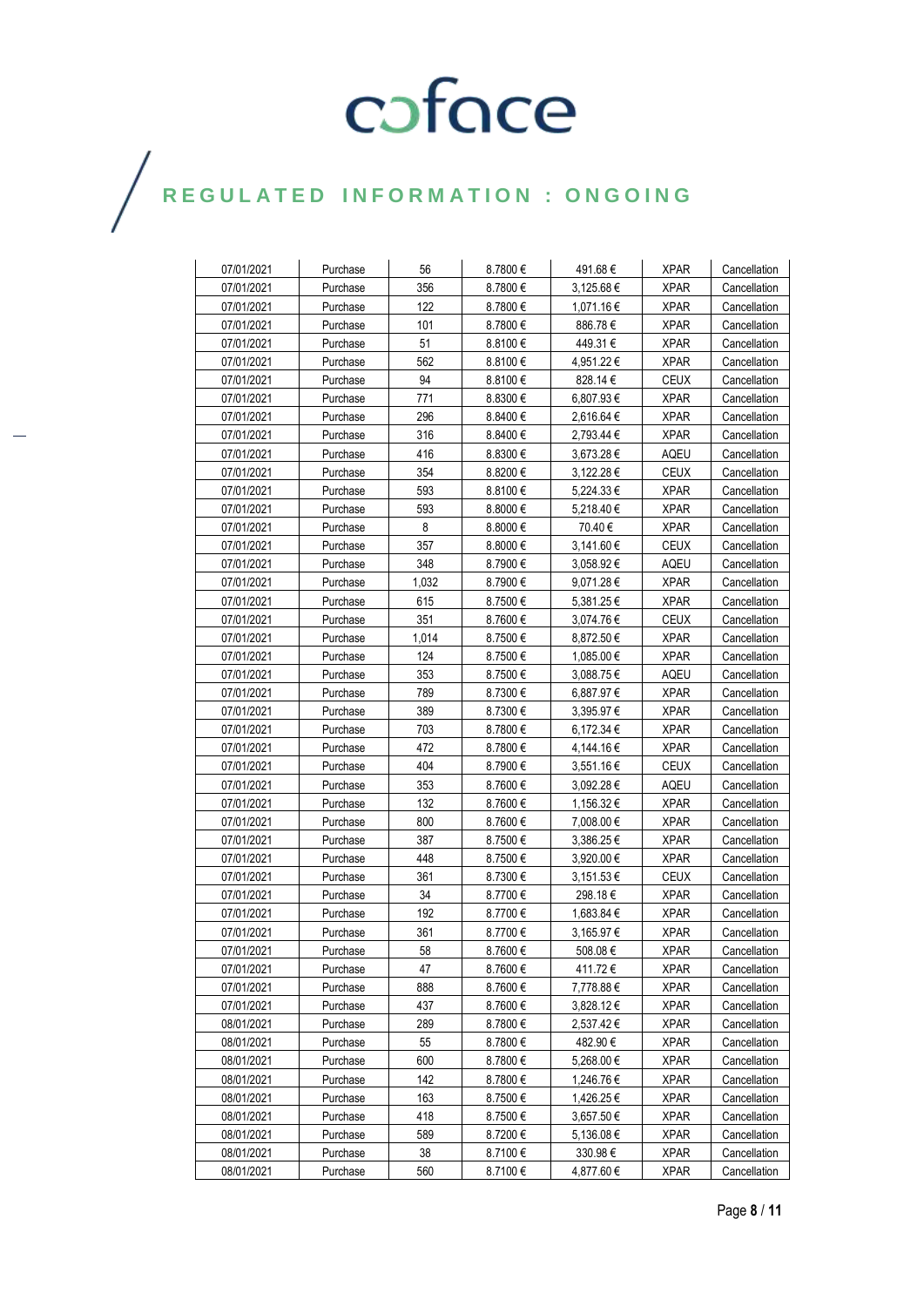| 08/01/2021 | Purchase | 184   | 8.7100€      | 1,602.64 €     | <b>XPAR</b> | Cancellation |
|------------|----------|-------|--------------|----------------|-------------|--------------|
| 08/01/2021 | Purchase | 465   | 8.7400€      | 4,064.10 €     | AQEU        | Cancellation |
| 08/01/2021 | Purchase | 115   | 8.7100€      | 1,001.65 €     | XPAR        | Cancellation |
| 08/01/2021 | Purchase | 1,112 | 8.7100€      | 9,685.52€      | XPAR        | Cancellation |
| 08/01/2021 | Purchase | 344   | 8.7500€      | 3,010.00 €     | AQEU        | Cancellation |
| 08/01/2021 | Purchase | 450   | 8.7700€      | 3,946.50 €     | <b>XPAR</b> | Cancellation |
| 08/01/2021 | Purchase | 195   | 8.7700€      | 1,710.15€      | <b>XPAR</b> | Cancellation |
| 08/01/2021 | Purchase | 433   | 8.7700€      | 3,797.41 €     | <b>XPAR</b> | Cancellation |
| 08/01/2021 | Purchase | 500   | $8.8300 \in$ | 4,415.00 €     | <b>XPAR</b> | Cancellation |
| 08/01/2021 | Purchase | 387   | $8.8300 \in$ | 3,417.21 €     | <b>XPAR</b> | Cancellation |
| 08/01/2021 | Purchase | 1,001 | 8.8100€      | 8,818.81€      | <b>XPAR</b> | Cancellation |
| 08/01/2021 | Purchase | 228   | 8.7900€      | 2,004.12 €     | <b>CEUX</b> | Cancellation |
| 08/01/2021 | Purchase | 42    | 8.7900€      | 369.18€        | <b>CEUX</b> | Cancellation |
| 08/01/2021 | Purchase | 600   | 8.7900€      | 5,274.00 €     | <b>CEUX</b> | Cancellation |
| 08/01/2021 | Purchase | 254   | 8.7900€      | 2,232.66 €     | <b>CEUX</b> | Cancellation |
| 08/01/2021 | Purchase | 505   | 8.7900 €     | 4,438.95 €     | XPAR        | Cancellation |
| 08/01/2021 | Purchase | 54    | 8.7900€      | 474.66€        | <b>XPAR</b> | Cancellation |
| 08/01/2021 | Purchase | 154   | 8.7900€      | 1,353.66 €     | XPAR        | Cancellation |
| 08/01/2021 | Purchase | 342   | $8.8000 \in$ | 3,009.60 €     | <b>CEUX</b> | Cancellation |
| 08/01/2021 | Purchase | 346   | $8.8000 \in$ | 3,044.80 €     | AQEU        | Cancellation |
| 08/01/2021 | Purchase | 421   | 8.7800€      | 3,696.38€      | XPAR        | Cancellation |
| 08/01/2021 | Purchase | 187   | 8.7800€      | 1,641.86 €     | XPAR        | Cancellation |
| 08/01/2021 | Purchase | 945   | $8.7600 \in$ | 8,278.20€      | XPAR        | Cancellation |
| 08/01/2021 | Purchase | 797   | 8.8200€      | 7,029.54 €     | XPAR        | Cancellation |
| 08/01/2021 | Purchase | 612   | $8.8500 \in$ | 5,416.20€      | CEUX        | Cancellation |
| 08/01/2021 | Purchase | 781   | $8.8400 \in$ | 6,904.04 €     | XPAR        | Cancellation |
| 08/01/2021 | Purchase | 463   | $8.8500 \in$ | 4,097.55 €     | AQEU        | Cancellation |
| 08/01/2021 | Purchase | 117   | 8.8200 €     | 1,031.94 €     | XPAR        | Cancellation |
| 08/01/2021 | Purchase | 160   | 8.8200€      | 1,411.20€      | <b>XPAR</b> | Cancellation |
| 08/01/2021 | Purchase | 261   | 8.8200 €     | 2,302.02 €     | <b>XPAR</b> | Cancellation |
| 08/01/2021 | Purchase | 389   | 8.8200 €     | 3,430.98 €     | <b>XPAR</b> | Cancellation |
| 08/01/2021 | Purchase | 574   | $8.8100 \in$ | 5,056.94 €     | <b>XPAR</b> | Cancellation |
| 08/01/2021 | Purchase | 350   | 8.7900€      | 3,076.50 €     | CEUX        | Cancellation |
| 08/01/2021 | Purchase | 347   | $8.8000 \in$ | $3,053.60 \in$ | AQEU        | Cancellation |
| 08/01/2021 | Purchase | 869   | 8.7900€      | 7,638.51 €     | <b>XPAR</b> | Cancellation |
| 08/01/2021 | Purchase | 437   | $8.8400 \in$ | 3.863.08€      | <b>XPAR</b> | Cancellation |
| 08/01/2021 | Purchase | 135   | $8.8400 \in$ | 1,193.40 €     | XPAR        | Cancellation |
| 08/01/2021 | Purchase | 347   | 8.8500 $\in$ | 3,070.95€      | CEUX        | Cancellation |
| 08/01/2021 | Purchase | 731   | $8.8300 \in$ | 6,454.73€      | <b>XPAR</b> | Cancellation |
| 08/01/2021 | Purchase | 663   | $8.8900 \in$ | 5,894.07 €     | <b>XPAR</b> | Cancellation |
| 08/01/2021 | Purchase | 346   | 8.9100 €     | 3,082.86 €     | AQEU        | Cancellation |
| 08/01/2021 | Purchase | 839   | 8.9200€      | 7,483.88€      | <b>XPAR</b> | Cancellation |
| 08/01/2021 | Purchase | 324   | 8.9100 €     | 2,886.84 €     | <b>CEUX</b> | Cancellation |
| 08/01/2021 | Purchase | 358   | $8.8800 \in$ | $3,179.04 \in$ | <b>XPAR</b> | Cancellation |
| 08/01/2021 | Purchase | 362   | $8.8800 \in$ | 3,214.56 €     | <b>XPAR</b> | Cancellation |
| 08/01/2021 | Purchase | 689   | 8.8600€      | 6,104.54 €     | <b>XPAR</b> | Cancellation |
| 08/01/2021 | Purchase | 358   | 8.8800€      | $3,179.04 \in$ | AQEU        | Cancellation |
| 08/01/2021 | Purchase | 353   | 8.8700€      | $3,131.11 \in$ | <b>CEUX</b> | Cancellation |
| 08/01/2021 | Purchase | 283   | 8.8700 €     | 2,510.21€      | <b>XPAR</b> | Cancellation |
| 08/01/2021 | Purchase | 316   | 8.8700€      | 2,802.92 €     | <b>XPAR</b> | Cancellation |
|            |          |       |              |                |             |              |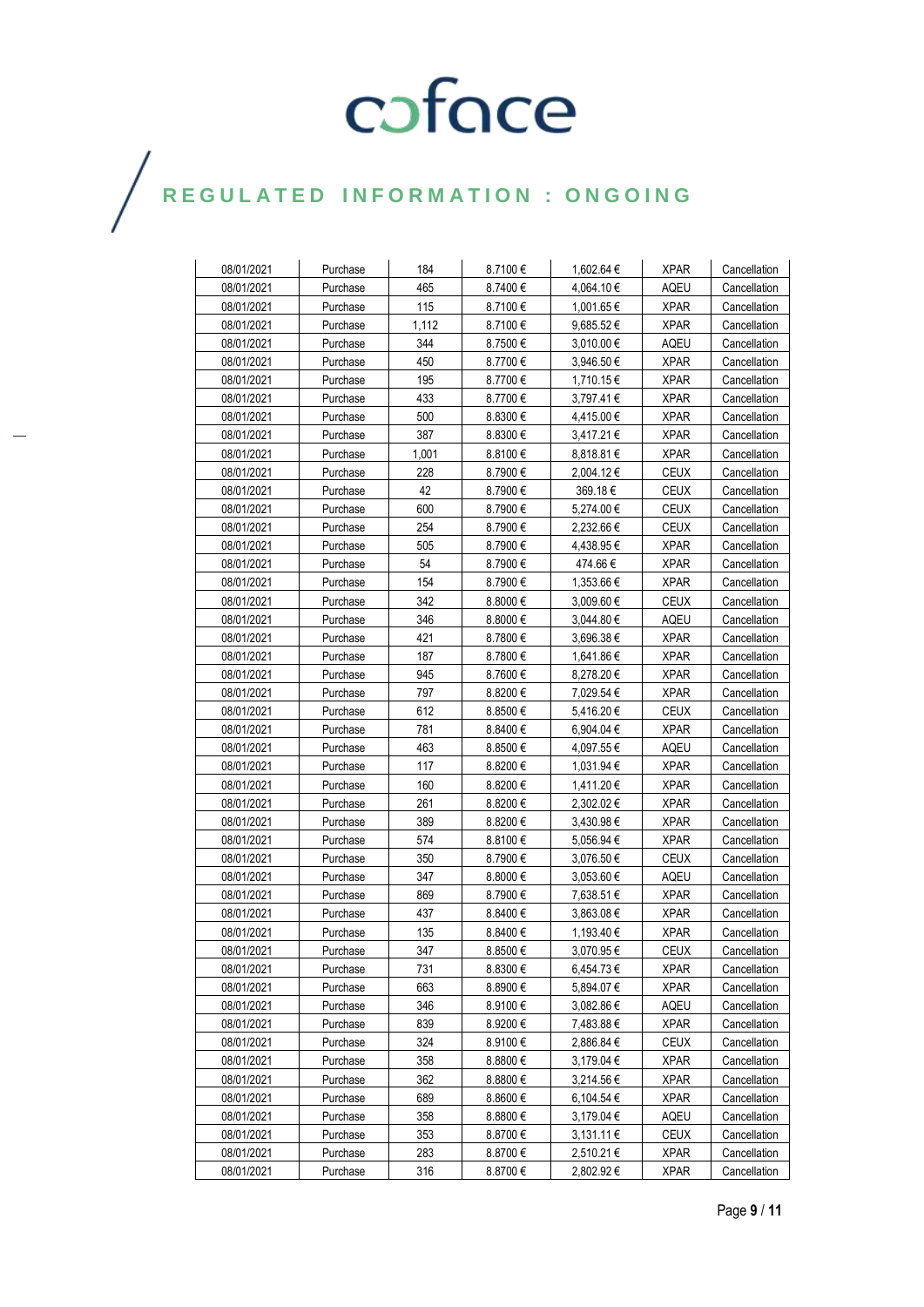| 08/01/2021 | Purchase | 787   | 8.8800€ | 6,988.56€   | <b>XPAR</b> | Cancellation |
|------------|----------|-------|---------|-------------|-------------|--------------|
| 08/01/2021 | Purchase | 220   | 8.9200€ | 1,962.40€   | AQEU        | Cancellation |
| 08/01/2021 | Purchase | 132   | 8.9200€ | 1.177.44 €  | <b>AQEU</b> | Cancellation |
| 08/01/2021 | Purchase | 156   | 8.9000€ | 1,388.40€   | <b>CEUX</b> | Cancellation |
| 08/01/2021 | Purchase | 105   | 8.9200€ | 936.60€     | <b>XPAR</b> | Cancellation |
| 08/01/2021 | Purchase | 937   | 8.9200€ | 8,358.04 €  | <b>XPAR</b> | Cancellation |
| 08/01/2021 | Purchase | 188   | 8.9300€ | 1.678.84 €  | <b>CEUX</b> | Cancellation |
| 08/01/2021 | Purchase | 563   | 8.9100€ | 5,016.33€   | <b>XPAR</b> | Cancellation |
| 08/01/2021 | Purchase | 211   | 8.9100€ | 1.880.01 €  | <b>XPAR</b> | Cancellation |
| 08/01/2021 | Purchase | 12    | 8.9000€ | 106.80€     | <b>XPAR</b> | Cancellation |
| 08/01/2021 | Purchase | 778   | 8.9000€ | 6.924.20€   | <b>XPAR</b> | Cancellation |
| 08/01/2021 | Purchase | 230   | 8.9600€ | 2.060.80 €  | <b>AQEU</b> | Cancellation |
| 08/01/2021 | Purchase | 25    | 8.9600€ | 224.00€     | <b>AQEU</b> | Cancellation |
| 08/01/2021 | Purchase | 1,108 | 8.9800€ | 9,949.84€   | <b>XPAR</b> | Cancellation |
| 08/01/2021 | Purchase | 140   | 8.9800€ | 1.257.20€   | <b>CEUX</b> | Cancellation |
| 08/01/2021 | Purchase | 473   | 8.9800€ | 4.247.54 €  | <b>CEUX</b> | Cancellation |
| 08/01/2021 | Purchase | 872   | 8.9700€ | 7,821.84 €  | <b>XPAR</b> | Cancellation |
| 08/01/2021 | Purchase | 880   | 8.9800€ | 7.902.40€   | <b>XPAR</b> | Cancellation |
| 08/01/2021 | Purchase | 1.789 | 8.9800€ | 16,065.22 € | <b>XPAR</b> | Cancellation |
| 08/01/2021 | Purchase | 624   | 8.9900€ | 5,609.76€   | <b>AQEU</b> | Cancellation |
| 08/01/2021 | Purchase | 292   | 8.9900€ | 2,625.08€   | <b>CEUX</b> | Cancellation |
| 08/01/2021 | Purchase | 299   | 8.9900€ | 2,688.01€   | <b>CEUX</b> | Cancellation |
| 08/01/2021 | Purchase | 281   | 8.9800€ | 2,523.38€   | <b>TQEX</b> | Cancellation |
| 08/01/2021 | Purchase | 224   | 8.9800€ | 2,011.52€   | <b>TQEX</b> | Cancellation |
| 08/01/2021 | Purchase | 995   | 8.9800€ | 8.935.10€   | <b>TQEX</b> | Cancellation |